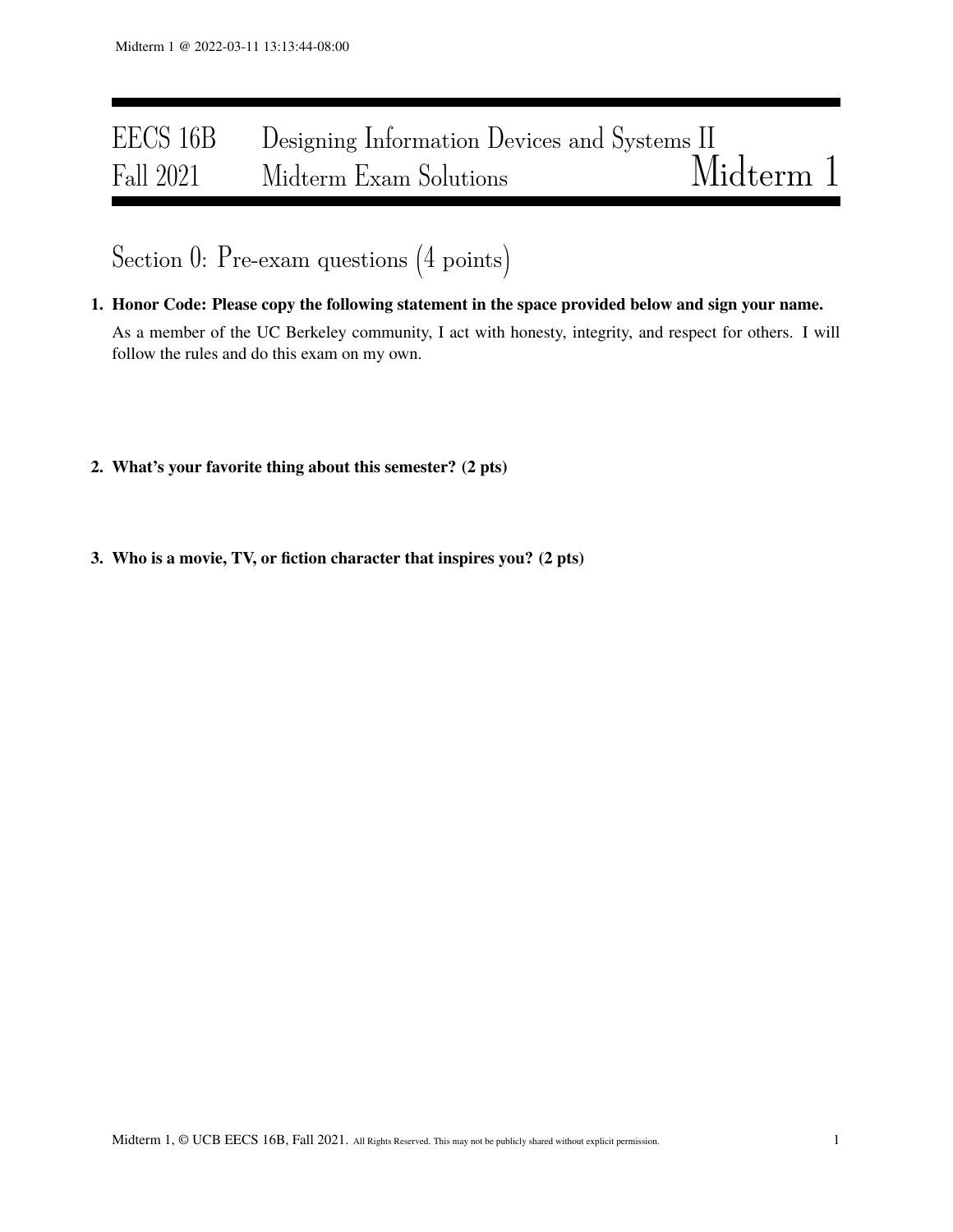# 4. Complex Numbers (2 points)

- (a) (1 pt) Express the complex number j in polar form  $j = Ae^{j\theta}$ . What is A? What is  $\theta$ ? Your  $\theta$  should be between  $-\pi$ rad and  $+\pi$ rad. Solution:  $j = 0 + j \cdot 1 = \sqrt{0^2 + 1^2} e^{j \arctan(1,0)} = 1 e^{j \frac{\pi}{2}}$
- (b) (1 pt) Express the complex number  $e^{j\frac{\pi}{3}}$  in rectangular form  $e^{j\frac{\pi}{3}} = a + jb$ . What is  $a$ ? What is  $b$ ?

|                                    | Angle $\theta$ (rad) | $\sin(\theta)$      | $\cos(\theta)$ |
|------------------------------------|----------------------|---------------------|----------------|
|                                    | $\frac{\pi}{6}$      | $\frac{1}{2}$       |                |
| The following table may be useful: | $\frac{\pi}{4}$      | $\sqrt{2}$          | $\sqrt{2}$     |
|                                    | $\frac{\pi}{3}$      | /3<br>$\mathcal{D}$ | $\frac{1}{2}$  |
|                                    | $\frac{\pi}{2}$      |                     |                |

**Solution:** By Euler's identity:  $e^{j\frac{\pi}{3}} = \cos(\frac{\pi}{3})$  $\frac{\pi}{3}$  + j sin  $\left(\frac{\pi}{3}\right)$  $\frac{\pi}{3}$ ) =  $\frac{1}{2}$  + j  $\sqrt{3}$  $\frac{73}{2}$ .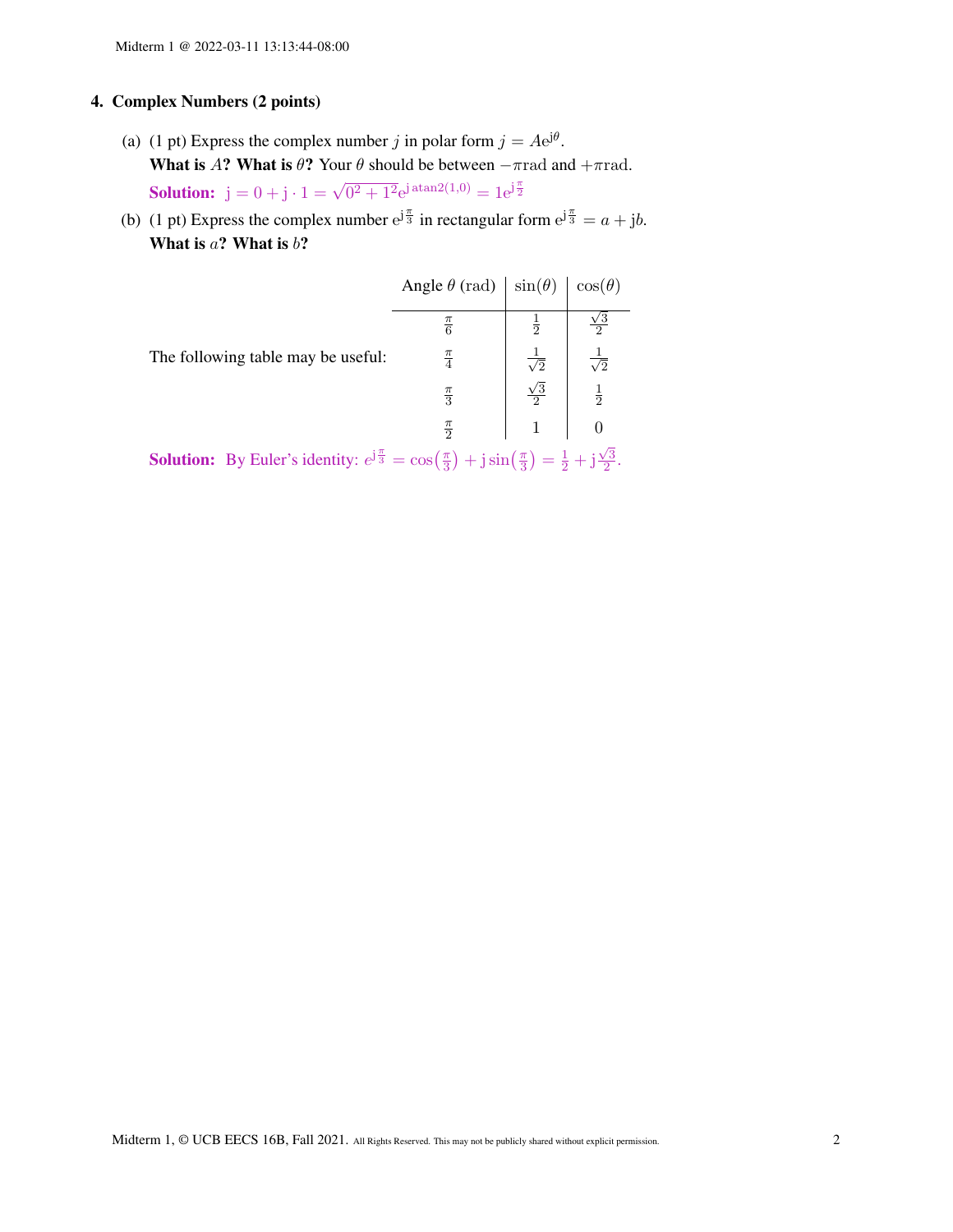# 5. NMOS Transistor Inverter (4 points)

Consider the following schematic and NMOS model.



(a) An NMOS Transistor circuit

(b) Resistor and switch model for NMOS transistor.

#### Figure 1: NMOS figures.

## What value of  $R_L$  is required to produce  $V_{\text{out}} = 0.1 \text{V}$  when  $V_{\text{in}} = 1 \text{V}$ ? Show your work.

**Solution:** First substitute in the transistor model, and examine  $V_{\text{GS}}$  to see if we expect the NMOS to be on or off. The circuit with the transistor model substituted is visible in figure [2b.](#page-2-0) Since  $V_{\text{GS}} = 1 \text{V} > 0.2 \text{V}$ , the switch is on and we have the following circuit in figure ??.

<span id="page-2-0"></span>

(a) NMOS circuit with transistor model substituted in.



We have a voltage divider.  $V_{\text{out}} = \frac{1k\Omega}{1k\Omega + l}$  $\frac{1k\Omega}{1k\Omega+R_L}$  1V = 0.1V.

$$
\frac{1k\Omega}{1k\Omega + R_L} = \frac{1}{10} \implies R_L = 9k\Omega
$$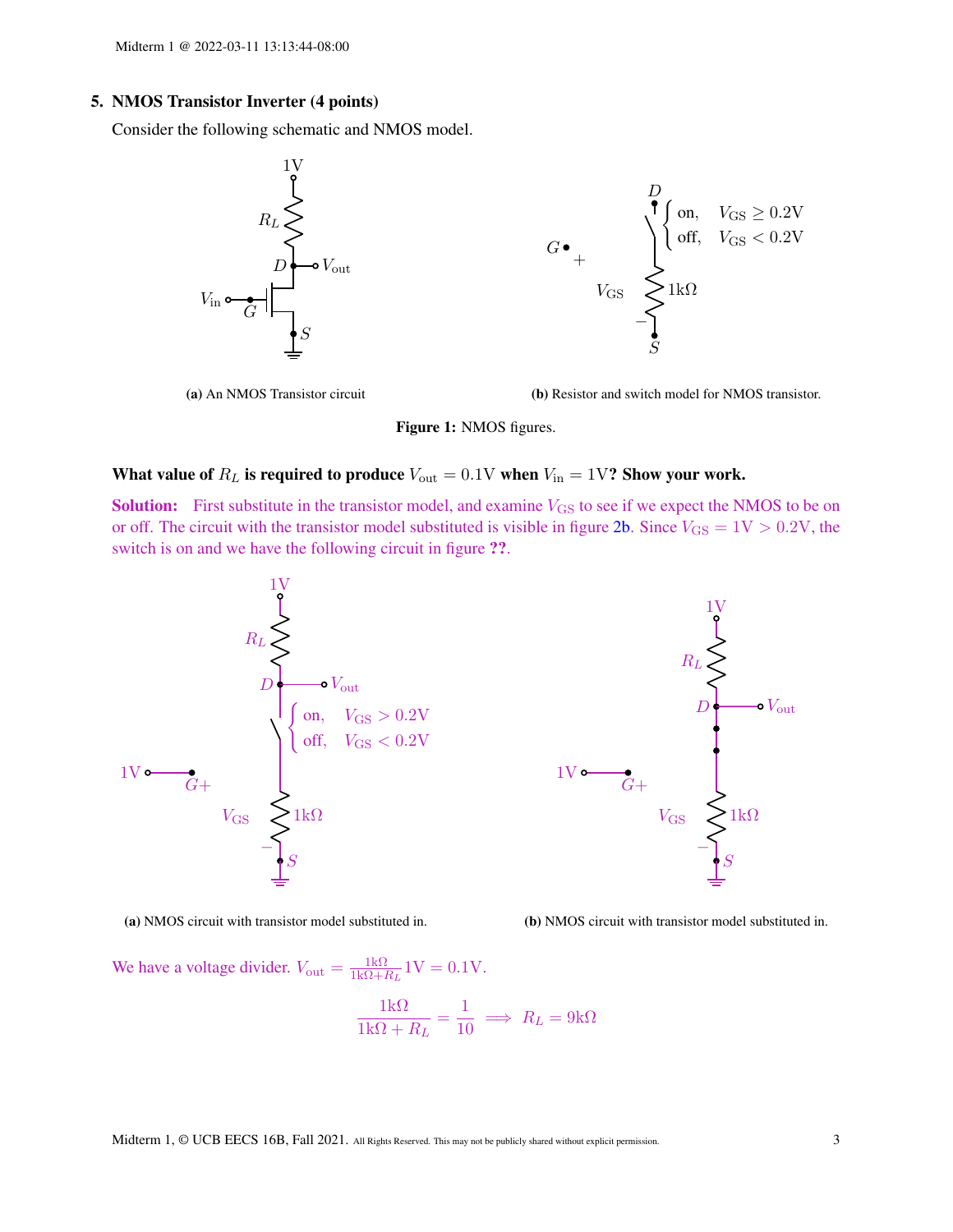## 6. Transfer Function Matching (8 points)

Below, you have filter circuits A,B,C,D, each with specific component values. Fill in the bubbles to match each filter to its corresponding magnitude Transfer Function Plot out of choices I, II, III, IV.

Note that each plot may be assigned to filters once, more than once, or not at all. Each filter has exactly one corresponding plot. *A table of SI Prefixes and some info. about common filters is on the next page (scratch).*



Midterm 1, © UCB EECS 16B, Fall 2021. All Rights Reserved. This may not be publicly shared without explicit permission. 4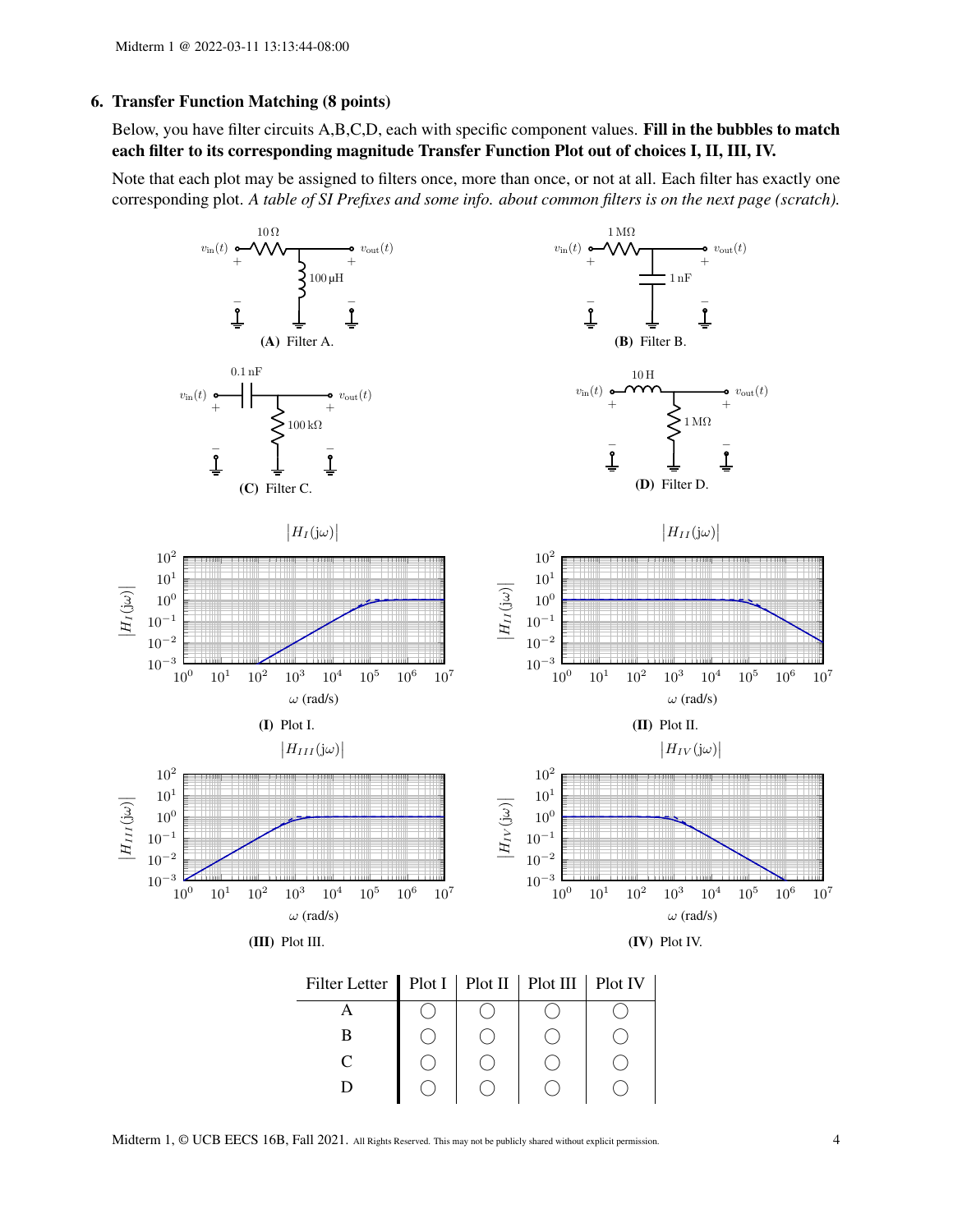# Solution:

| Filter Letter   Plot I   Plot II   Plot III   Plot IV |  |  |
|-------------------------------------------------------|--|--|
|                                                       |  |  |
|                                                       |  |  |
|                                                       |  |  |
|                                                       |  |  |

First, we can categorize each plot by whether it's a first-order low-pass filter (LPF) or first-order high-pass filter (HPF). We can then inspect each plot's cutoff frequency (as the "knee" of the exact transfer function plot, and the frequency where the Bode Plot linear approximations intersect.)

- Plot I: HPF, cutoff at  $\omega_c = 1 \times 10^5 \frac{\text{rad}}{\text{s}}$ .
- Plot II: LPF, cutoff at  $\omega_c = 1 \times 10^5 \frac{\text{rad}}{\text{s}}$ .
- Plot III: HPF, cutoff at  $\omega_c = 1 \times 10^3 \frac{\text{rad}}{\text{s}}$ .
- Plot IV: LPF, cutoff at  $\omega_c = 1 \times 10^3 \frac{\text{rad}}{\text{s}}$ .

As for the filters, we have the following cutoff frequencies and transfer functions:

| <b>Filter Letter</b> | $\omega_{c}$                                                                                    | $H$ ( $\mathrm{i}\omega$ )                                                                                                                                                                                                       |
|----------------------|-------------------------------------------------------------------------------------------------|----------------------------------------------------------------------------------------------------------------------------------------------------------------------------------------------------------------------------------|
|                      | $\frac{R}{L}=\frac{10\Omega}{100\mu\mathrm{H}}=10^5\frac{\mathrm{rad}}{\mathrm{s}}$             | $H(j\omega) = \frac{j\omega L}{R+j\omega L} = \frac{z}{1+\frac{j\omega}{L}}$ (HPF)                                                                                                                                               |
| B                    | $\frac{1}{RC} = \frac{1}{1 \text{M}\Omega \cdot \text{lnF}} = 10^3 \frac{\text{rad}}{\text{s}}$ | $H(j\omega) = \frac{\frac{1}{j\omega C}}{\frac{1}{i\omega C} + R} = \frac{1}{1 + \frac{j\omega}{\omega c}}$ (LPF)                                                                                                                |
|                      |                                                                                                 | $\frac{1}{RC} = \frac{1}{100 \text{k}\Omega \cdot 0.1 \text{nF}} = 10^5 \frac{\text{rad}}{\text{s}} \left  H(j\omega) = \frac{R}{\frac{1}{j\omega C} + R} = \frac{\frac{j\omega}{\omega_c}}{1 + \frac{j\omega}{\omega_c}}$ (HPF) |
| D                    | $\frac{R}{L} = \frac{1\text{M}\Omega}{10\text{H}} = 10^5 \frac{\text{rad}}{\text{s}}$           | $H(j\omega) = \frac{R}{R+j\omega L} = \frac{1}{1+\frac{j\omega}{l}}$ (LPF)                                                                                                                                                       |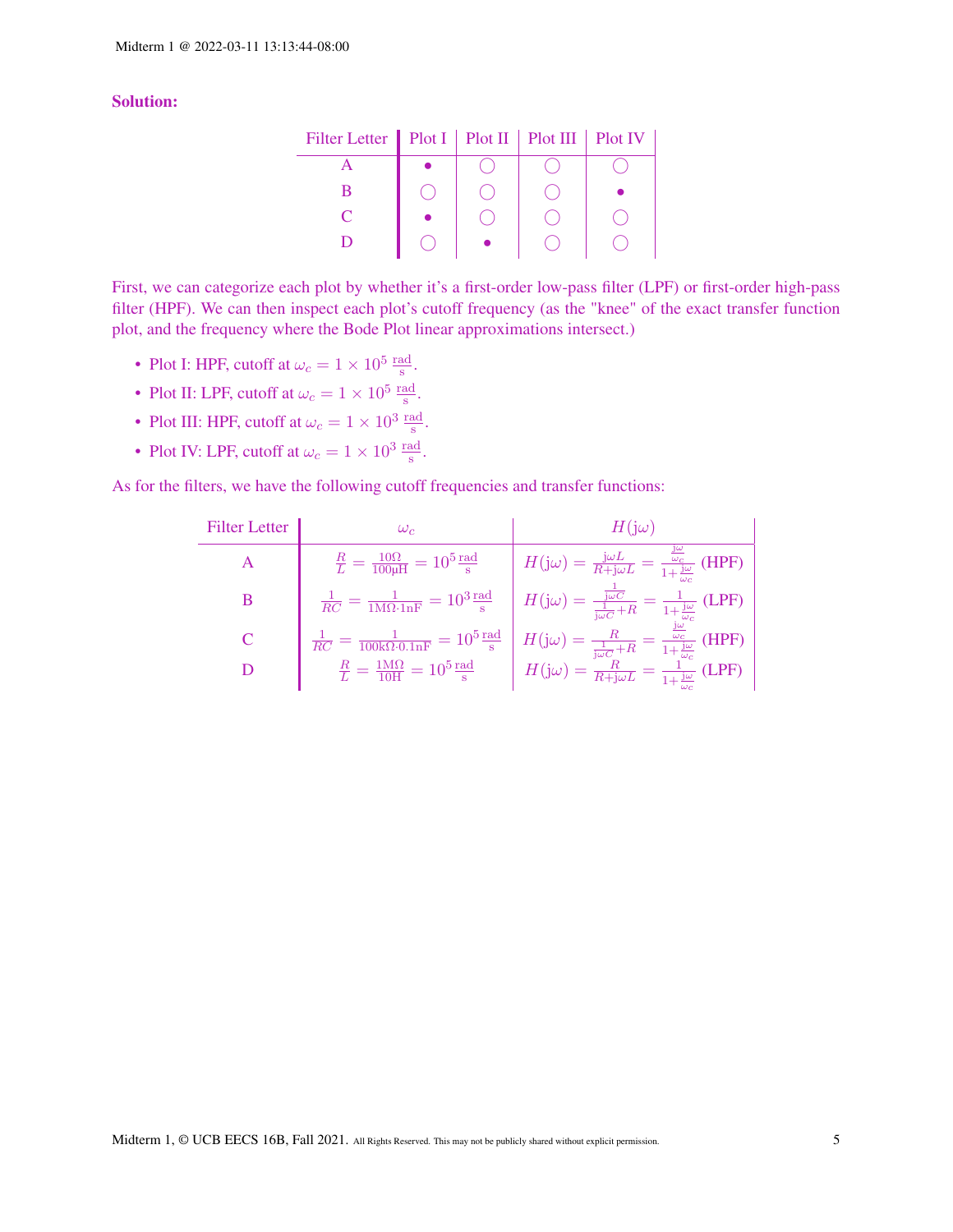[Extra page. If you want the work on this page to be graded, make sure you tell us on the problem's main page.]

| SI Prefix         | <b>Exponent Definition</b> |
|-------------------|----------------------------|
| nano(n)           | 10                         |
| micro $(\mu)$     | $10^{-6}$                  |
| milli $(m)$       | $10^{-3}$                  |
| kilo(k)           | $10^{3}$                   |
| mega $(M)$        | $10^{6}$                   |
| $\text{giga}$ (G) | $10^{9}$                   |

- RC low-pass filter:  $H(j\omega) = \frac{1}{1+j\frac{\omega}{\omega_c}}$   $\omega_c = \frac{1}{Rc}$ RC
- RC high-pass filter:  $H(j\omega) = \frac{j\frac{\omega}{\omega_c}}{1+j\frac{\omega}{\omega_c}}$   $\omega_c = \frac{1}{RQ}$ RC
- RL low-pass filter:  $H(j\omega) = \frac{1}{1+j\frac{\omega}{\omega_c}}$   $\omega_c = \frac{R}{L}$ L
- RL high-pass filter:  $H(j\omega) = \frac{j\frac{\omega}{\omega_c}}{1+j\frac{\omega}{\omega_c}}$   $\omega_c = \frac{R}{L}$ L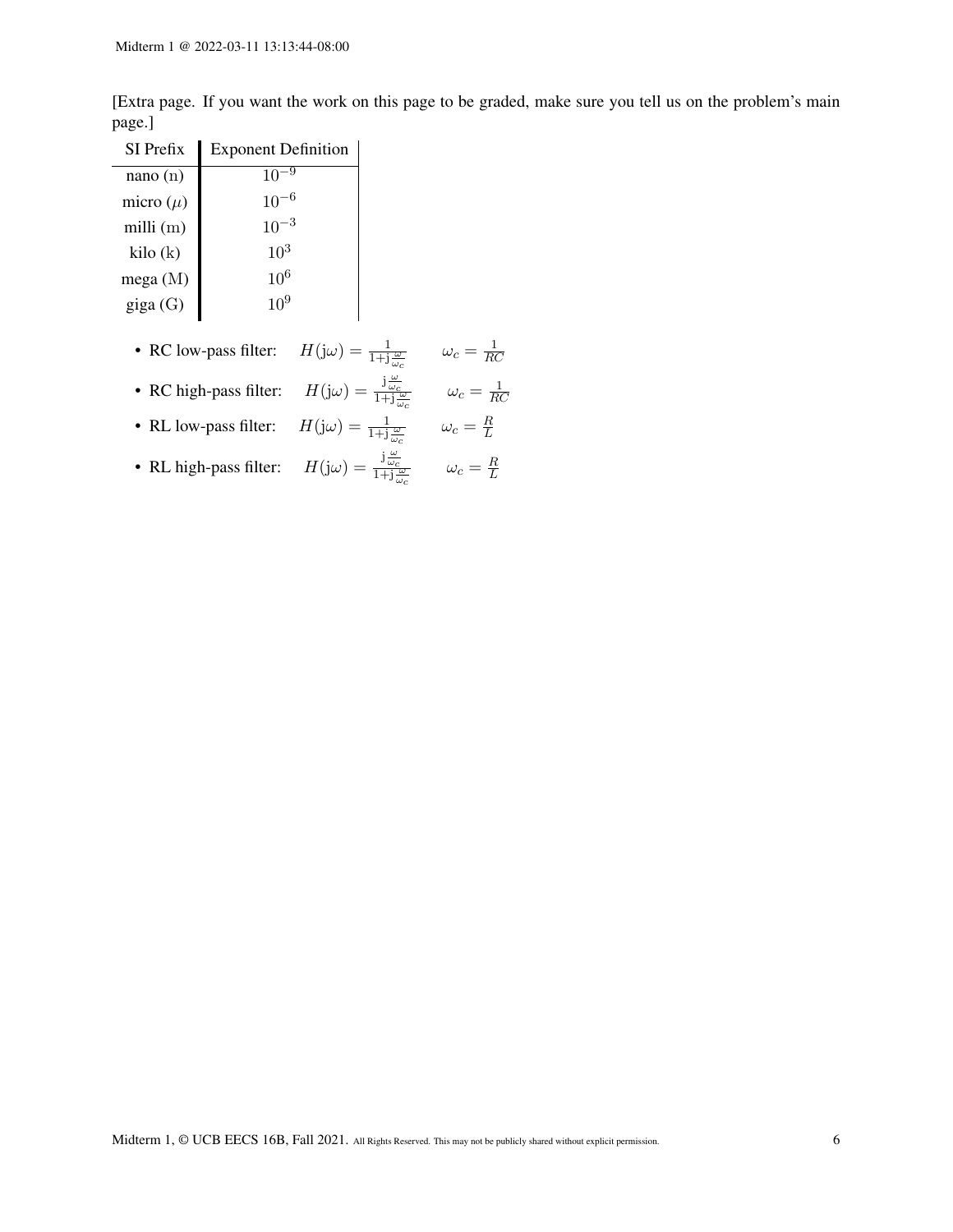### 7. Magnitude, Phase, and Cascades (6 points)

Suppose you have the transfer function  $H(j\omega)$  for a system as given in eq. [\(1\)](#page-6-0) below:

<span id="page-6-0"></span>
$$
H(j\omega) = \frac{10}{1 + j\frac{\omega}{10^6}}\tag{1}
$$

Answer the following questions.

(a) (2 pts) What is the transfer function's approximate magnitude  $|H(j\omega)|$  at  $\omega = 1 \times 10^4 \frac{\text{rad}}{\text{s}}$ ? Select the closest option from the list below by filling in a bubble.

| $\bigcirc$ 100                 | $\bigcirc$ $\sqrt{2}$ |
|--------------------------------|-----------------------|
| $\bigcirc$ 10 $\sqrt{2}$       | $\bigcap$ 1           |
| $\bigcirc$ 10                  | $\bigcirc$ 0.1        |
| $\bigcirc \frac{10}{\sqrt{2}}$ | $\bigcirc$ 0.01       |
| $\bigcap 2$                    | $\bigcirc$ 0.001      |
|                                |                       |

Solution: This is a low-pass filter with gain 10, and the given frequency is much smaller than cutoff.

| So, the magnitude is about 10. Precisely, we can say $ H(j\omega)  = \left \frac{10}{1 + j\frac{10^4}{10^6}}\right  = \frac{10}{\sqrt{1^2 + \left(\frac{10^4}{10^6}\right)^2}} = \frac{10}{1.00005}$ |  |
|------------------------------------------------------------------------------------------------------------------------------------------------------------------------------------------------------|--|
| $9.99950004 \approx 10.$                                                                                                                                                                             |  |

(b) (2 pts) What is the transfer function's approximate phase  $\measuredangle H(j\omega)$  at  $\omega = 1 \times 10^9 \, \frac{\text{rad}}{\text{s}}$ ? Select the closest option from the list below by filling in a bubble.

| $\bigcirc$ 90°, $\frac{\pi}{2}$ rad | $\bigcirc$ $-6^{\circ}$               |
|-------------------------------------|---------------------------------------|
| $\bigcirc$ 84°                      | $\bigcirc$ -45°, $-\frac{\pi}{4}$ rad |
| $\bigcirc$ 45°, $\frac{\pi}{4}$ rad |                                       |
| $\bigcap$ 6°                        | $() -84^{\circ}$                      |
| $\bigcirc$ 0°, 0 rad                | $\bigcirc$ -90°, $-\frac{\pi}{2}$ rad |

Solution: Since this is a low-pass filter and the given frequency is much larger than cutoff frequency,

we have 
$$
-90^\circ
$$
. To compute the phase we calculate:  $\angle H(j1 \times 10^9 \frac{\text{rad}}{\text{s}}) = \angle \left(\frac{10}{1+\text{j} \frac{10^9}{10^6}}\right) = \angle (10) - \angle (1+\text{j}10^3) \approx 0 - \angle (\text{j}10^3) = -\frac{\pi}{2} \text{rad or } -90^\circ.$ 

(c) (2 pts) You cascade three of the systems as defined by the transfer function in eq. [\(1\)](#page-6-0). You place one after the other, with unity-gain buffers in between. Write the overall transfer function  $H_{\text{ov}}(j\omega)$  in **terms of the given transfer function**  $H(j\omega)$ . *You do not have to simplify your answer.* 

Solution: Cascading filters leads to the product of their transfer functions as the output of one filter will become the input of the next. Thus we have:  $H_{ov}(j\omega) = H(j\omega)^3 = \left(\frac{10}{1+j\frac{\omega}{10^6}}\right)$  $\setminus^3$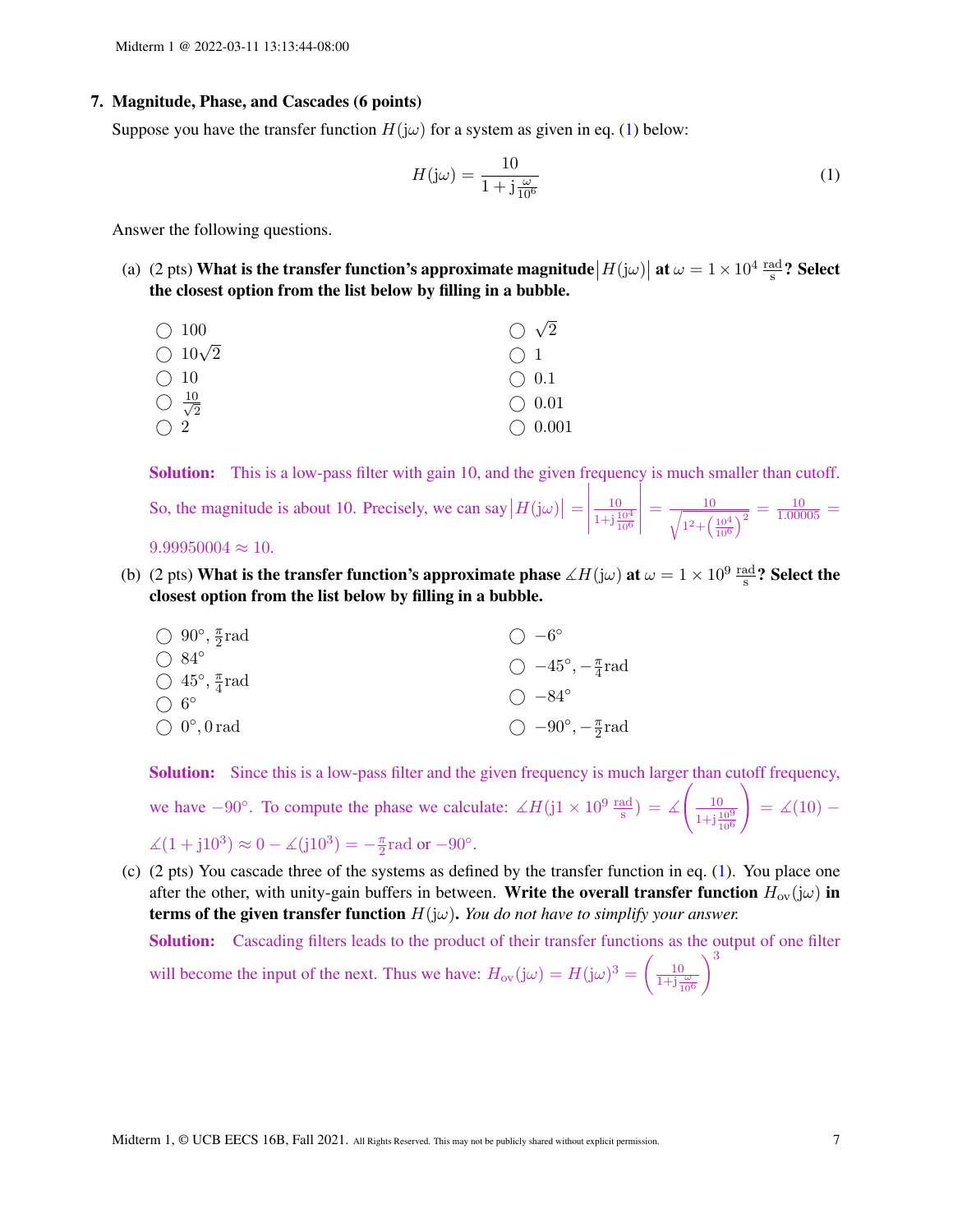## 8. Recurrence Stability (6 points)

Just as you have seen second-order vector differential equations, we can define similar second-order recurrence relations in discrete-time. Consider:

$$
x[i+1] = x[i] - 3x[i-1] + w[i]
$$
\n(2)

where  $x[0] = 0, x[1] = 0$  and  $|w[i]| \le \varepsilon$ .

This can be written in vector form for  $i \geq 1$  as:

.

$$
\begin{bmatrix} x[i] \\ x[i+1] \end{bmatrix} = \underbrace{\begin{bmatrix} 0 & 1 \\ -3 & 1 \end{bmatrix}}_{A_d} \begin{bmatrix} x[i-1] \\ x[i] \end{bmatrix} + \begin{bmatrix} 0 \\ 1 \end{bmatrix} w[i],
$$
\n(3)

with initial condition  $\begin{bmatrix} x[0] \\ x[1] \end{bmatrix} =$  $\lceil 0$ 0 1

Is the discrete-time system above stable or unstable? Fill in the appropriate bubble and then explain below.

- $\bigcirc$  Stable
- Unstable

The following information about the matrix  $A_d$  may be useful. You may use as much or as little of the *following information as you find helpful. It is here to simplify calculations you may want to perform.*

| Eigenvalues of $A_d$ :                    | $\lambda_1 = \frac{1}{2} (1 + i \sqrt{11})$                            | $\lambda_2 = \frac{1}{2} (1 - i \sqrt{11})$                |
|-------------------------------------------|------------------------------------------------------------------------|------------------------------------------------------------|
| Eigenvalue magnitudes:                    | $ \lambda_1  \approx 1.73$                                             | $ \lambda_2  \approx 1.73$                                 |
| Eigenvectors for associated $\lambda_i$ : | $\vec{v}_1 = \begin{bmatrix} 1 \\ \lambda_1 \end{bmatrix}$             | $\vec{v}_2 = \begin{bmatrix} 1 \\ \lambda_2 \end{bmatrix}$ |
| Matrix inverse:                           | $A_d^{-1} = \frac{1}{3} \begin{vmatrix} 1 & -1 \\ 3 & 0 \end{vmatrix}$ |                                                            |

If stable, explain why. If unstable, just give a sequence of bounded scalar disturbances  $w[i]$  that would cause the states  $x[i]$  to grow unboundedly. You don't need to justify your choice of  $w[i]$  sequence here.

Solution: This system is unstable; to see so from the given information, we notice that the magnitude of the eigenvalues is larger than 1, which is the condition to check a discrete-time system's stability. We only needed one of these eigenvalues' magnitudes to exceed 1.

If we use the input sequence  $w[i] = +\varepsilon, 0, 0, \cdots$  we see that  $x[2] = +\varepsilon, x[3] = +\varepsilon, x[4] = -2\varepsilon, x[5] =$  $-5\varepsilon$ ,  $x[6] = \varepsilon$ ,  $x[7] = 16\varepsilon$ ,  $\cdots$  and this continues to grow in magnitude.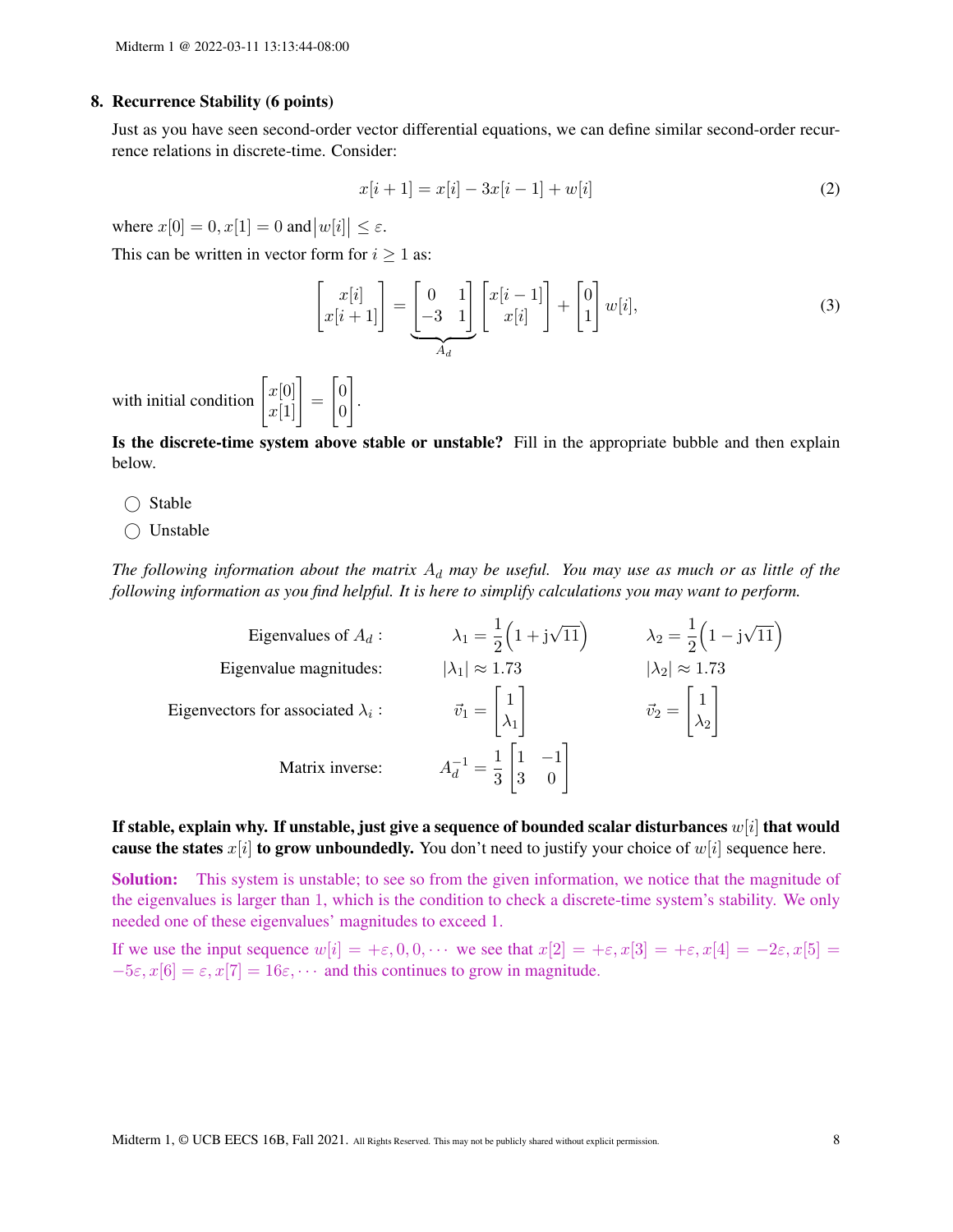## 9. Nonhomogeneous Solution (4 points)

Solve the following differential equation for  $t \geq 0$ :

$$
\frac{\mathrm{d}x(t)}{\mathrm{d}t} = -3x(t) + 6\tag{4}
$$

with initial condition  $x(0) = -2$ . What is  $x(t)$ ?

*You do not have to show any work for this problem.*

Solution: From the nonhomogenous differential equation solution (which you could either apply directly or derive):

$$
x(t) = x_0 e^{\lambda t} + \int_0^t e^{\lambda(t-\theta)} u(\theta) d\theta
$$
 (5)

$$
x(t) = -2e^{-3t} + \int_0^t e^{-3(t-\theta)} 6 \, d\theta \tag{6}
$$

$$
x(t) = -2e^{-3t} + 6 \int_0^t e^{-3(t-\theta)} d\theta
$$
 (7)

$$
x(t) = -2e^{-3t} + 6e^{-3t} \int_0^t e^{3\theta} d\theta
$$
 (8)

$$
x(t) = -2e^{-3t} + 6e^{-3t} \left(\frac{1}{3} \left(e^{3t} - 1\right)\right)
$$
\n(9)

$$
x(t) = -2e^{-3t} + 2e^{-3t} \left(e^{3t} - 1\right)
$$
\n(10)

$$
x(t) = -2e^{-3t} + 2\left(1 - e^{-3t}\right)
$$
\n(11)

$$
x(t) = -2e^{-3t} + 2 - 2e^{-3t}
$$
 (12)

$$
x(t) = 2 - 4e^{-3t}.\tag{13}
$$

Alternatively, we could use our substitution technique.

$$
\frac{\mathrm{d}}{\mathrm{d}t}x(t) = -3(x(t) - 2), x(0) = -2
$$
\n(14)

$$
y(t) := x(t) - 2 \tag{15}
$$

$$
y(0) = -4\tag{16}
$$

$$
\frac{\mathrm{d}}{\mathrm{d}t}(y(t)-2) = -3y(t) \tag{17}
$$

$$
\frac{\mathrm{d}}{\mathrm{d}t}y(t) = -3y(t) \tag{18}
$$

$$
y(t) = -4e^{-3t} \tag{19}
$$

$$
x(t) = 2 - 4e^{-3t}
$$
 (20)

There is yet another method; that of "guess-and-solve". From experience with this category of differential equation, we know that the value will approach a constant after a long time  $t$ , and we know also that a term of the form  $ce^{-3t}$  will be present (capturing the exponential behavior in the meantime). Solving for the long-term condition, we get a constant of 2. Then, solving for the initial condition yields −4 as the value of c in the guess.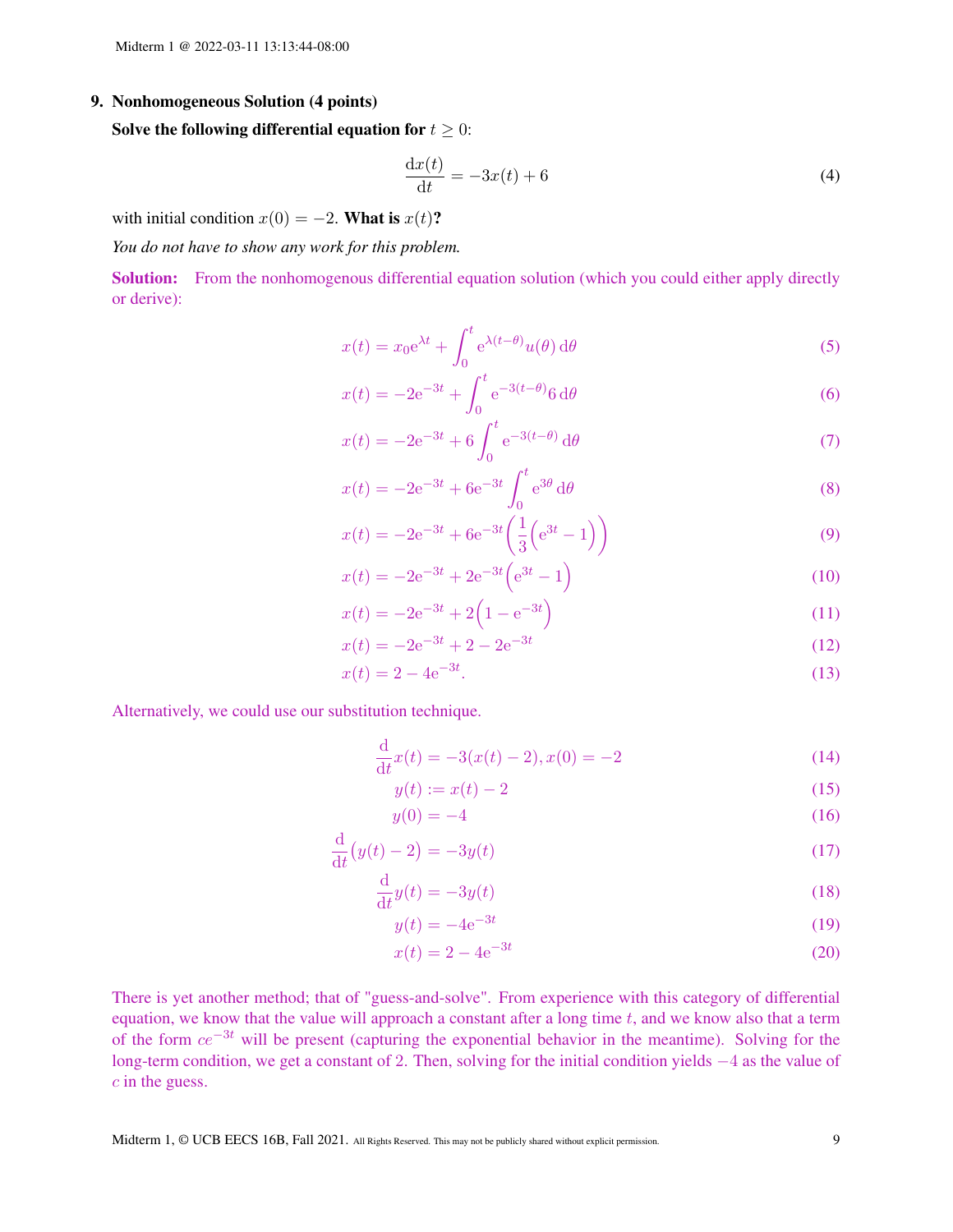Since you have seen this sort of equation many times in the course, it is also fine to directly write down the solution by inspection.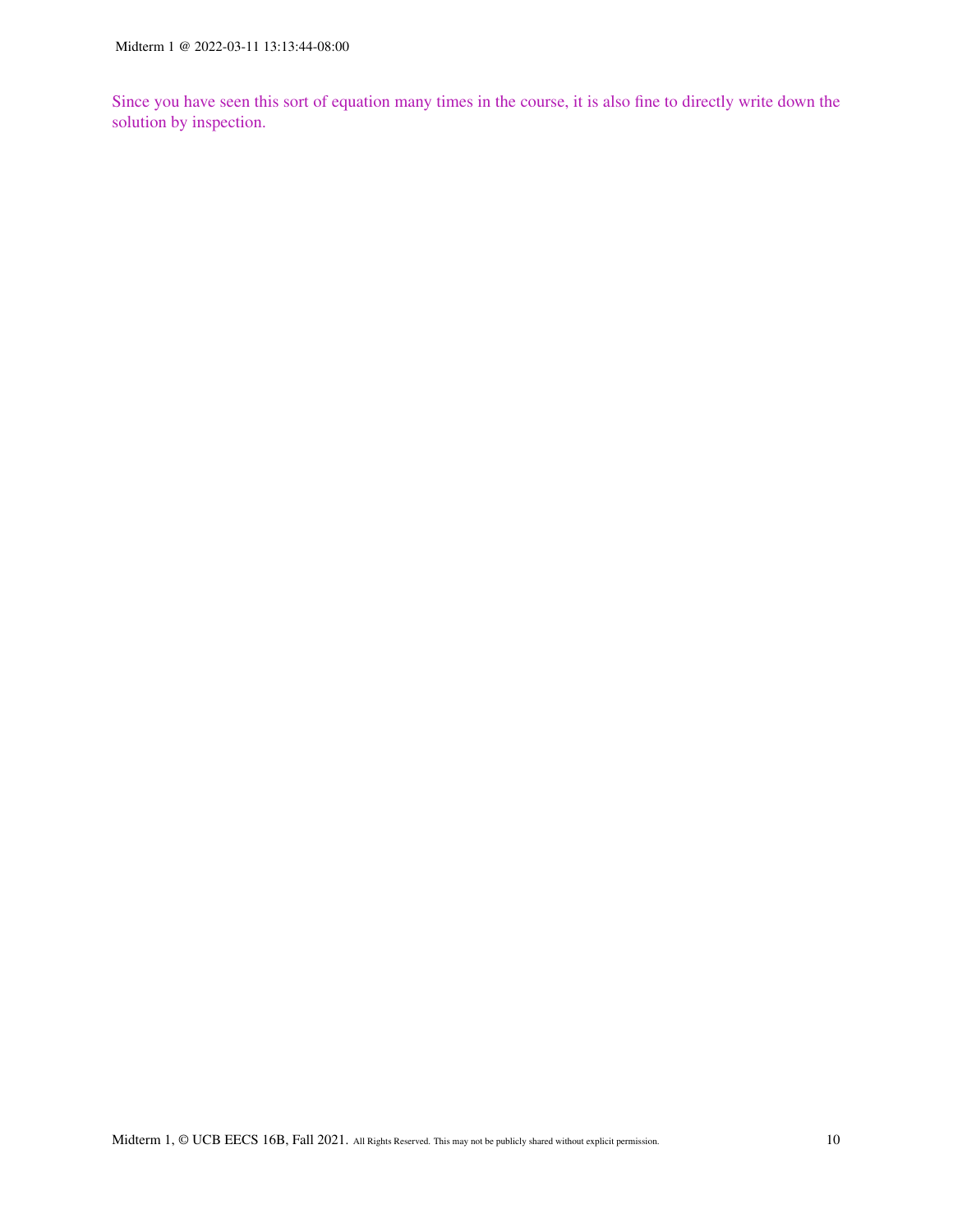## 10. Get Real! (8 points)

(a)  $(2 \text{ pts})$  Suppose you have the input signal in eq.  $(21)$ :

<span id="page-10-0"></span>
$$
v_{\rm in}(t) = 4\cos\left(10^4t + \frac{\pi}{4}\right) \tag{21}
$$

#### For the sinusoidal input voltage signal given in eq. [\(21\)](#page-10-0), what is the angular frequency  $\omega$ ?

**Solution:** The angular frequency is the coefficient of  $t$  in the argument of the sinusoid. since we have  $10^4t$  in the argument, our angular frequency is  $\omega = 1 \times 10^4 \frac{\text{rad}}{\text{s}}$ .

<span id="page-10-1"></span>(b) (4 pts) You now have a circuit given in fig. [5.](#page-10-1) We want to add an element  $Z_E$  in series to the R and  $C$  such that the equivalent impedance of the series combination is purely real. Notice the same input signal eq.  $(21)$  is also labeled in the diagram fig. [5.](#page-10-1)



Figure 5: A given circuit for which we want to make the equivalent series impedance purely real.

In order to make the equivalent impedance of the series interconnection of  $R, C$  and  $Z_E$  purely real at the input angular frequency  $\omega$  you identified above, what should the impedance  $Z_E(j\omega)$  be? Show your work. Give a specific numerical value, and do not worry about either units or the dependence on ω.

**Solution:** The total series equivalent impedance is given by:  $Z_{eq} = Z_R + Z_C + Z_E$ .

$$
Z_{\text{eq}} = R + \frac{1}{j\omega C} + Z_E
$$
  
=  $1k\Omega - j\frac{1}{10^4 \frac{\text{rad}}{\text{s}} 10\mu F} + Z_E$   
=  $1k\Omega - j10\Omega + Z_E$ 

To have  $Z_{\text{eq}}$  be purely real, we must have the capacitive impedance  $-j10\Omega$  and the unknown  $Z_E$  cancel out. So  $Z_E = j10\Omega$ .

Since this impedance is positive, we know to use an inductor, and as we were given a frequency of operation  $\omega = 1 \times 10^4 \frac{\text{rad}}{\text{s}}$ , we can actually solve for the exact inductance needed to satisfy the condition of real equivalent impedance. Setting  $j\omega L = j10$ , we solve:  $L = \frac{10}{\omega} = \frac{10}{1 \times 10^4} = 1 \times$  $10^{-3}$  H = 1 mH. This last step was not required by the problem as stated.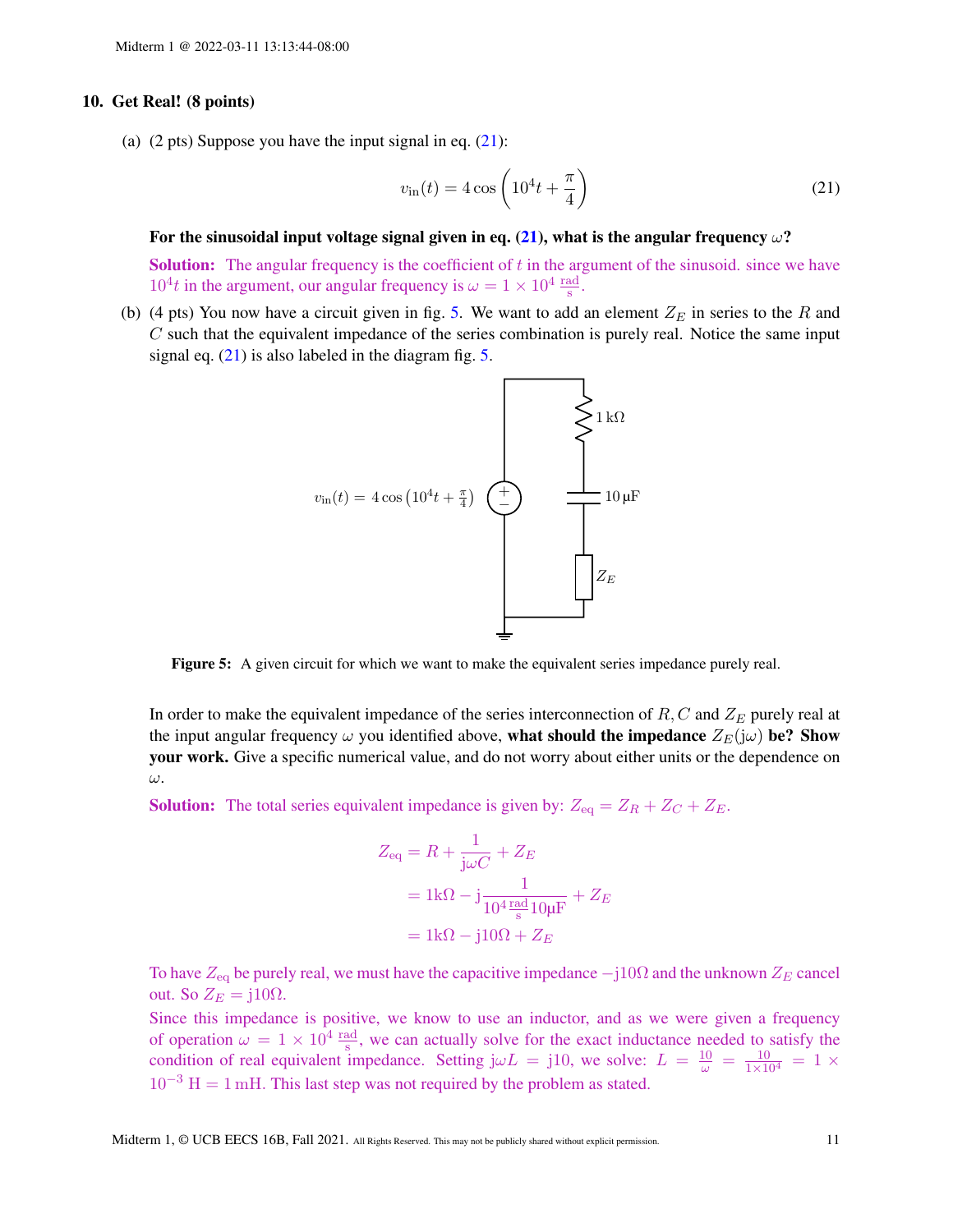- (c) (2 pts) What single circuit element could you use to get the above  $Z_E$ ? Select one of the options below by filling in a bubble.
	- ⃝ Resistor
	- Capacitor
	- ◯ Inductor

Solution: To achieve a positive imaginary impedance, we can use an inductor, which will have  $Z_L(j\omega) = j\omega L.$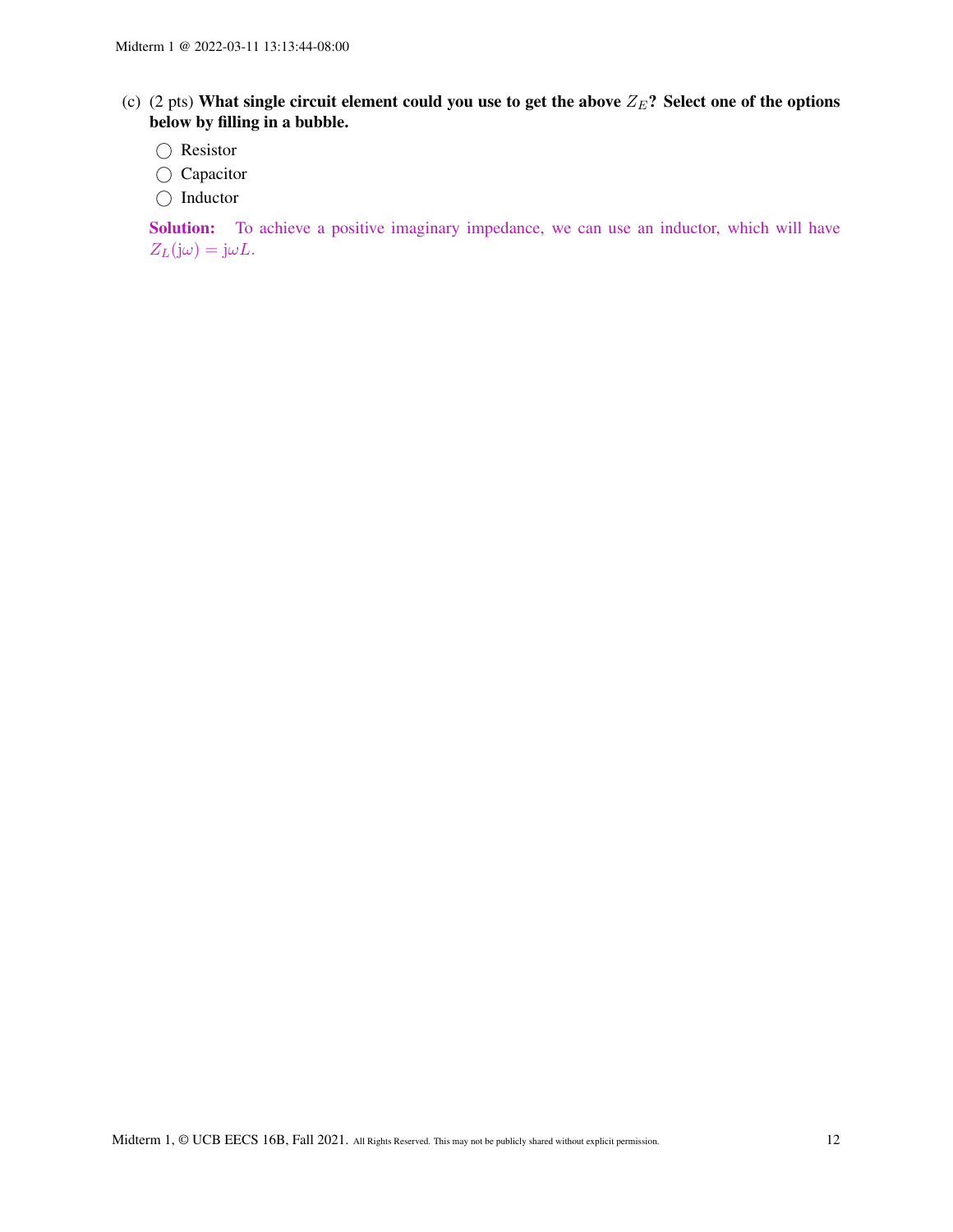# 11. System ID (8 points)

Consider a scalar system we want to model by:

$$
x[i+1] = a_1x[i] + a_2x[i-1] + bu[i] + w[i],
$$
\n(22)

where  $w[i]$  is a hopefully small disturbance.

We collect a trace of values for  $x[i]$  and  $u[i]$  from time  $i = 0, 1, \dots, \ell$ . Setup a least squares problem for the unknown parameters  $a_1, a_2, b$ , in the form of solving an approximate system of equations  $D\vec{p} \approx \vec{s}$ . What are the matrix D, the vector of unknowns  $\vec{p}$ , and the vector  $\vec{s}$ ? Solution: We can write the following equations:

$$
x[2] \approx a_1 x[1] + a_2 x[0] + bu[1]
$$
  
\n
$$
x[3] \approx a_1 x[2] + a_2 x[1] + bu[2]
$$
  
\n
$$
\vdots \approx \vdots
$$
  
\n
$$
x[\ell-1] \approx a_1 x[\ell-2] + a_2 x[\ell-3] + bu[\ell-2]
$$
  
\n
$$
x[\ell] \approx a_1 x[\ell-1] + a_2 x[\ell-2] + bu[\ell-1]
$$

Grouping up terms on the left and the right as vectors, and factoring out our parameters we get the following equation.

$$
\begin{bmatrix} x[2] \\ x[3] \\ \vdots \\ x[\ell-1] \\ x[\ell] \end{bmatrix} \approx \begin{bmatrix} a_1x[1] + a_2x[0] + bu[1] \\ a_1x[2] + a_2x[1] + bu[2] \\ \vdots \\ a_1x[\ell-2] + a_2x[\ell-3] + bu[\ell-2] \\ a_1x[\ell-1] + a_2x[\ell-2] + bu[\ell-3] \end{bmatrix} = \begin{bmatrix} x[1] & x[0] & u[1] \\ x[2] & x[1] & u[1] \\ \vdots & \vdots & \vdots \\ x[\ell-2] & x[\ell-3] & u[\ell-2] \\ \vdots & \vdots & \vdots \\ x[\ell-1] & x[\ell-2] & u[\ell-1] \end{bmatrix} \begin{bmatrix} a_1 \\ a_2 \\ \vdots \\ a_k \end{bmatrix}
$$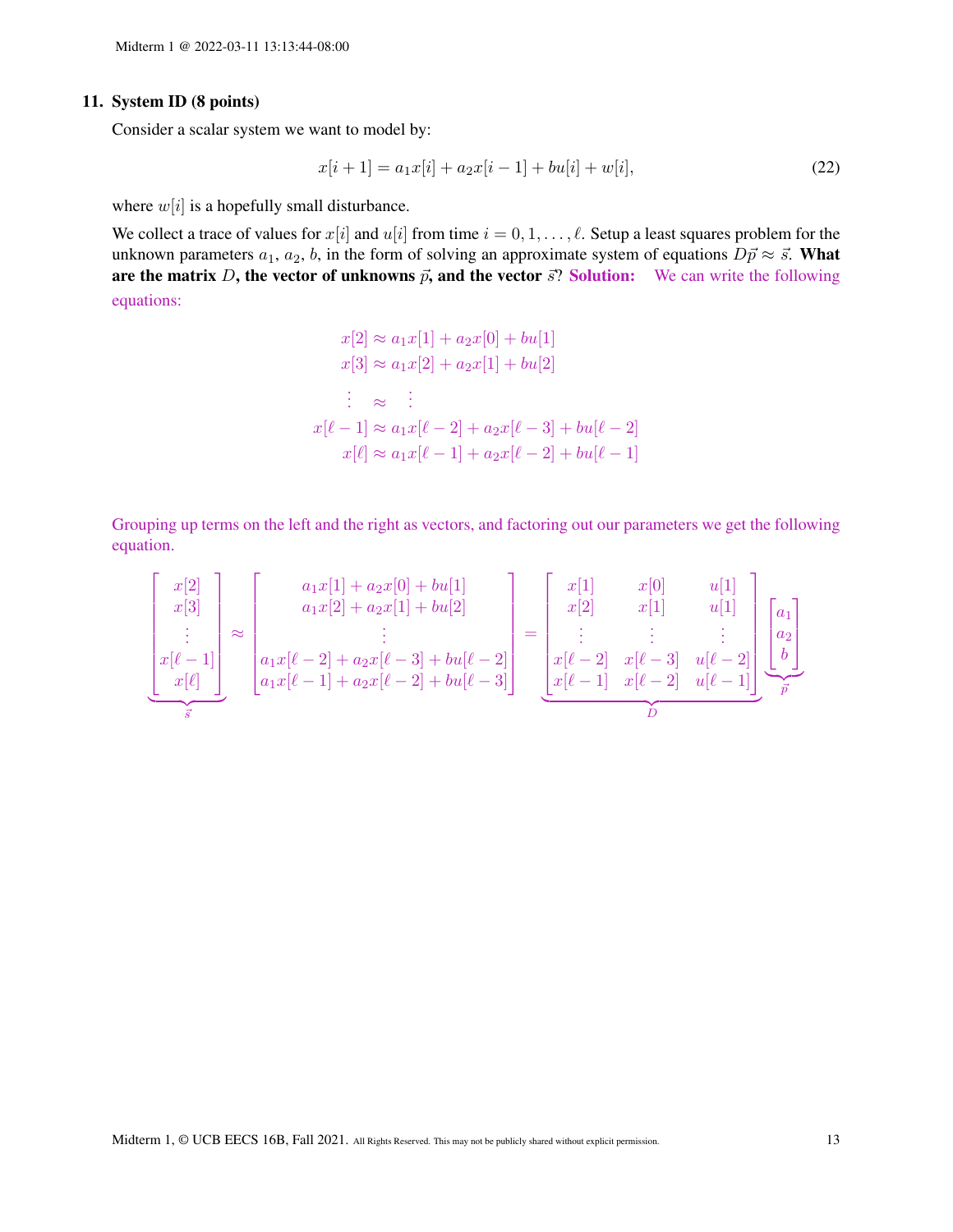## 12. s-Impedance Derivation (8 points)

(a) (4 pts) You are given a component with the I-V relationship  $V(t) = p_0 \frac{d^2}{dt^2}$  $\frac{\mathrm{d}^2}{\mathrm{d}t^2}I(t)-p_1\frac{\mathrm{d}}{\mathrm{d}t}$  $\frac{d}{dt}I(t)$ . Suppose you apply  $I(t) = e^{st}$ . What is  $V(t)$ ?

**Solution:** Consider  $I(t) = e^{st}$ .

$$
V(t) = p_0 \frac{d^2}{dt^2} (e^{st}) - p_1 \frac{d}{dt} (e^{st})
$$

$$
= p_0 s^2 e^{st} - p_1 s e^{st}
$$

$$
= (p_0 s^2 - p_1 s) e^{st}
$$

(b) (4 pts) In (a) you should have noticed the answer is proportional to  $e^{st}$ . The s-impedance is defined as the ratio  $\frac{V(t)}{I(t)}$  when  $I(t) = e^{st}$ . What is the s-impedance for this component?

**Solution:** We have current  $I(t) = e^{st}$  and voltage  $V(t) = (p_0 s^2 - p_1 s)e^{st}$ . The s-impedance is the ratio of the two which gives us:

$$
Z(s) = \frac{V(t)}{I(t)} = p_0 s^2 - p_1 s
$$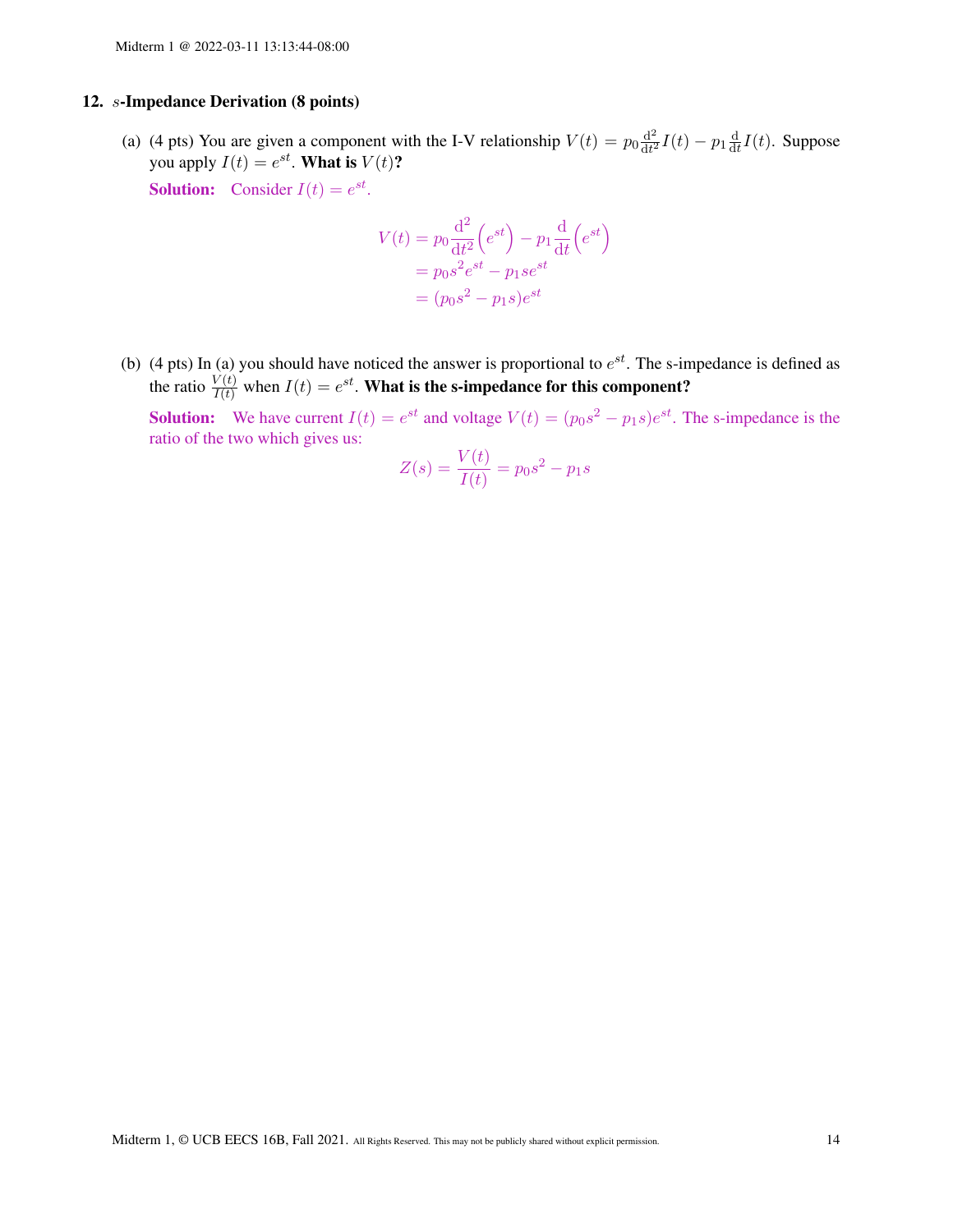### 13. Conceptual Transfer Functions and Bode Plot Analysis (10 points)

In fig. [6](#page-14-0) are magnitude and phase Bode plots for some filter with transfer function  $H(j\omega)$ . 5 min − 8 min

<span id="page-14-0"></span>





(a) (4 pts) Suppose  $v_{\text{in},1}(t)$  below is an input voltage signal to the above filter with transfer function  $H(j\omega)$ .

$$
v_{\rm in,1}(t) = 3\sin\left(10^3t + \frac{\pi}{3}\right) \tag{23}
$$

Label the input angular frequency of  $v_{\text{in},1}(t)$  on both plots above, in fig. [6,](#page-14-0) using a vertical line. Next, compute the output voltage  $v_{\text{out},1}(t)$  after this input signal passes through the filter defined by  $H(j\omega)$ .

Your answer for the output voltage should have the form  $A_1 \sin(\omega_1 t + \phi_1)$ . What are  $A_1, \omega_1$ , and  $\phi_1$ ?

**Solution:** The first step here is to identify the input angular frequency  $\omega$ ; we know that this is the coefficient of t in the sin term. Here, this is  $\omega = 1 \times 10^3 \frac{\text{rad}}{\text{s}}$ , and we would label this frequency with vertical lines in the plots.

Next, we consider what a transfer function of a filter represents for magnitude; the magnitude of the transfer function at a given frequency indicates how much gain (in our case, attenuation) the filter applies to the magnitude of the input signal. Here, we find that the  $A_1$  terms of the output is 3 (input magnitude) multiplied by the magnitude of  $H(j\omega)$  at  $\omega = 1 \times 10^3 \frac{\text{rad}}{\text{s}}$ , which is 0.1. That is,  $A_1 =$  $3 \cdot 0.1 = 0.3$ .

Similarly, the phase of the transfer function at a given frequency indicates how much phase the filter adds to the phase of the input signal. From the plot, we see that this phase addition is  $\frac{\pi}{2}$  rad. So,  $\phi_1 = \frac{\pi}{3} + \frac{\pi}{2} = \frac{5\pi}{6}$  $\frac{6}{6}$ rad.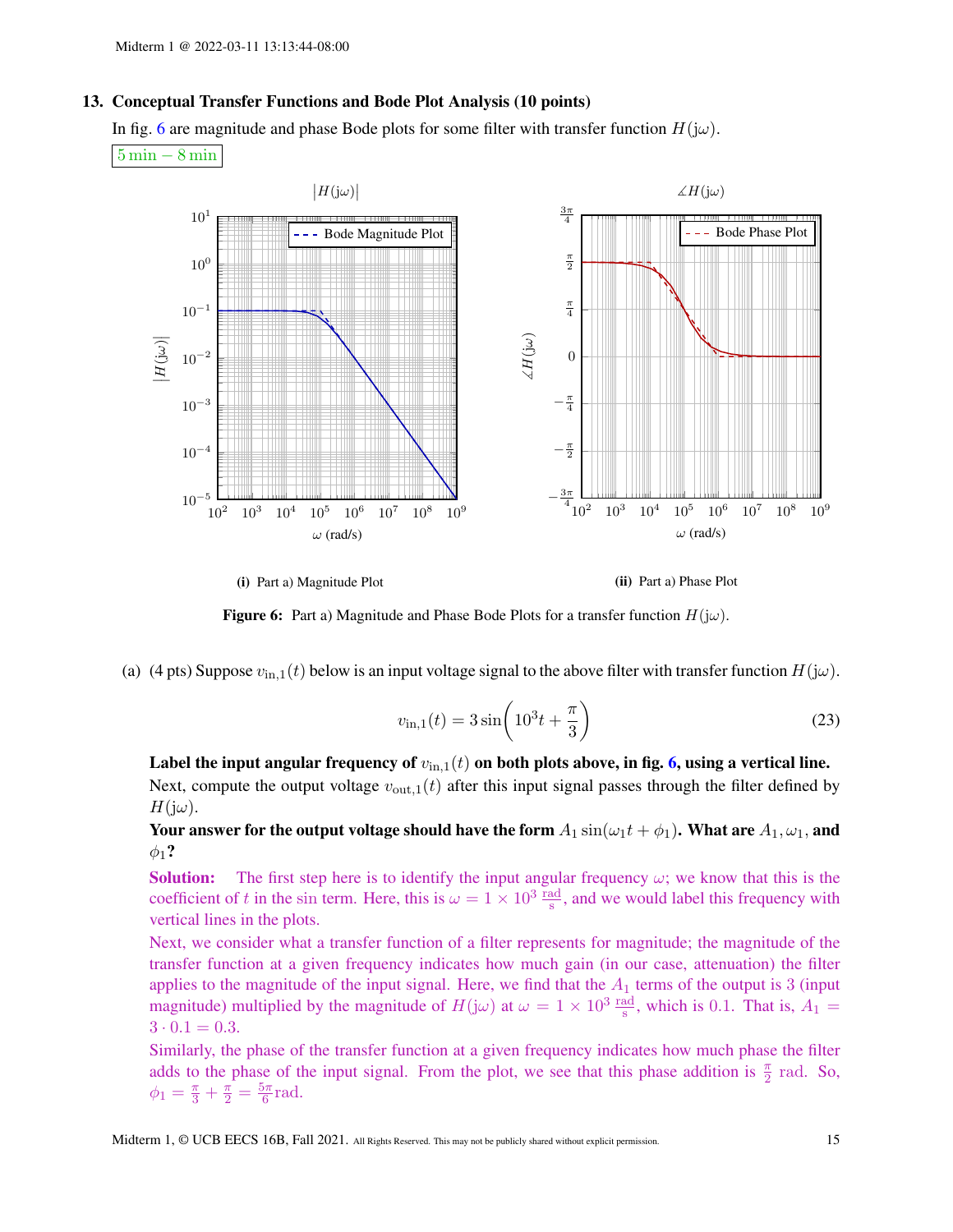Finally, our filter will not change the input frequency, so  $\omega_1 = \omega_{\text{in},1} = 1 \times 10^3 \frac{\text{rad}}{\text{s}}$ . Putting this all together, we find that  $v_{\text{out},1}(t) = 0.3 \sin \left( 10^3 t + \frac{5\pi}{6} \right)$  $\left(\frac{\delta \pi}{6}\right)$ . Equivalently,  $v_{\text{out},1}(t)$  =  $-0.3\sin\left(10^3t-\frac{\pi}{6}\right)$  $\frac{\pi}{6}$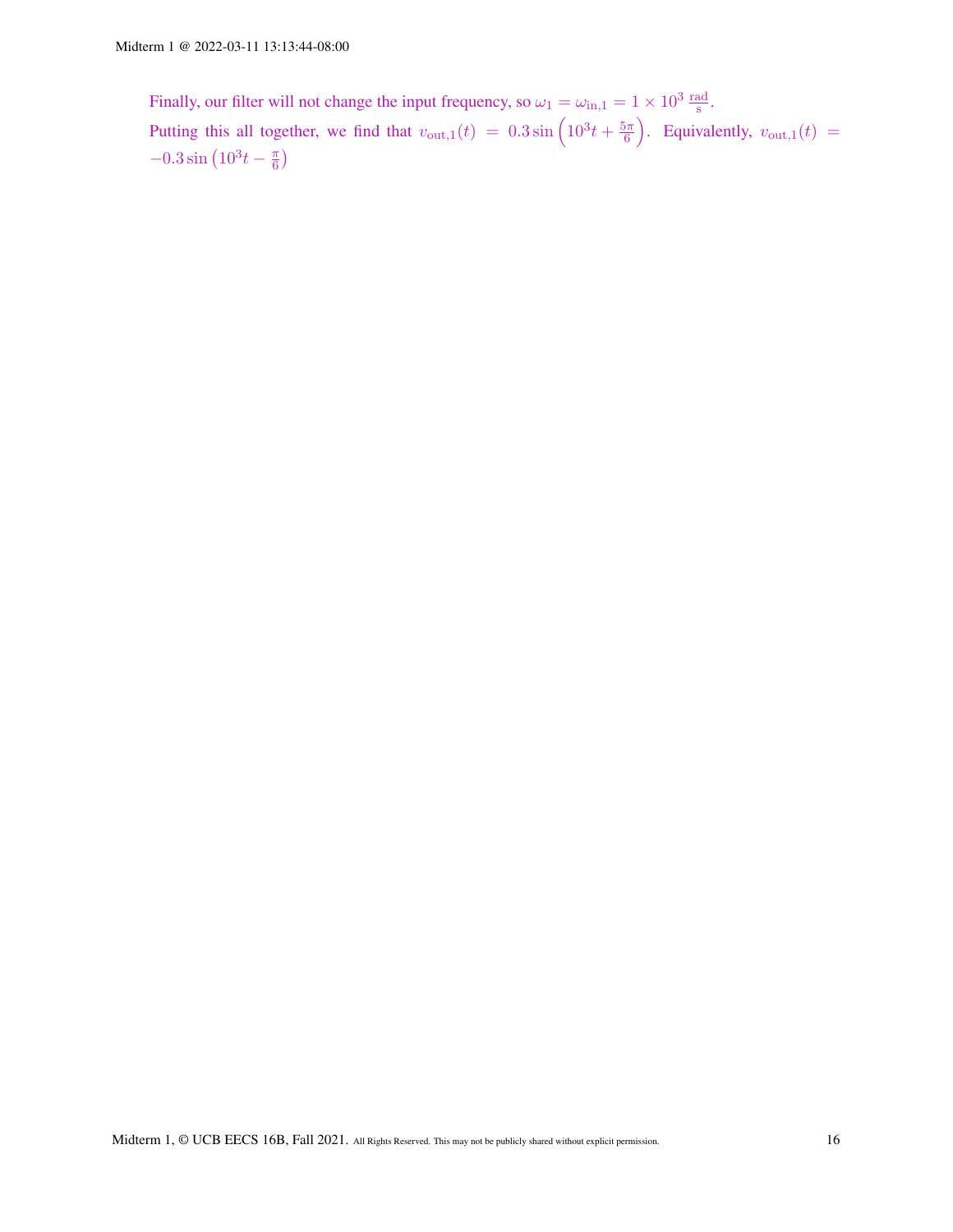<span id="page-16-0"></span>(b) (4 pts) For convenience, we have copied the same plots from part (a) below.



(i) Part b) Magnitude Plot

(ii) Part b): Phase Plot

Figure 7: Part b): Magnitude and Phase Bode Plots for a transfer function  $H(j\omega)$ .

Suppose  $v_{\text{in},2}(t)$  below is a second input voltage signal to the filter with transfer function  $H(j\omega)$  on the previous page.

$$
v_{\rm in,2}(t) = 6\cos\left(10^8 t - \frac{\pi}{6}\right)
$$
 (24)

# Label the input angular frequency of  $v_{\text{in},2}(t)$  on both plots in fig. [7,](#page-16-0) using a vertical line.

Next, compute the output voltage  $v_{\text{out,2}}(t)$  after this input signal passes through the filter defined by  $H(j\omega)$ .

Your answer for the output voltage should have the form  $A_2 \cos(\omega_2 t + \phi_2)$ . What are  $A_2, \omega_2$ , and  $\phi_2$ ?

**Solution:** As for the previous subpart, we identify  $\omega$  as the coefficient of t in the cos term. Here, this is  $\omega = 1 \times 10^8 \frac{\text{rad}}{\text{s}}$ , and we would label this frequency with vertical lines in the plots.

 $A_2$  is equal to the input magnitude multiplied by the magnitude of  $H(j\omega)$  at  $\omega = 1 \times 10^8 \frac{\text{rad}}{\text{s}}$ . That is,  $A_2 = 6 \cdot 1 \times 10^{-4} = 6 \times 10^{-4} = 0.0006.$ 

From the plot, the phase addition is 0, so  $\phi_2 = -\frac{\pi}{6}$  $\frac{\pi}{6}$ rad.

Finally, our filter will not change the input frequency, so  $\omega_2 = \omega_{\text{in},2} = 1 \times 10^8 \frac{\text{rad}}{\text{s}}$ . Putting this all together, we find that  $v_{\text{out},2}(t) = 0.0006 \cos \left(10^8 t - \frac{\pi}{6} \right)$  $\frac{\pi}{6}$ .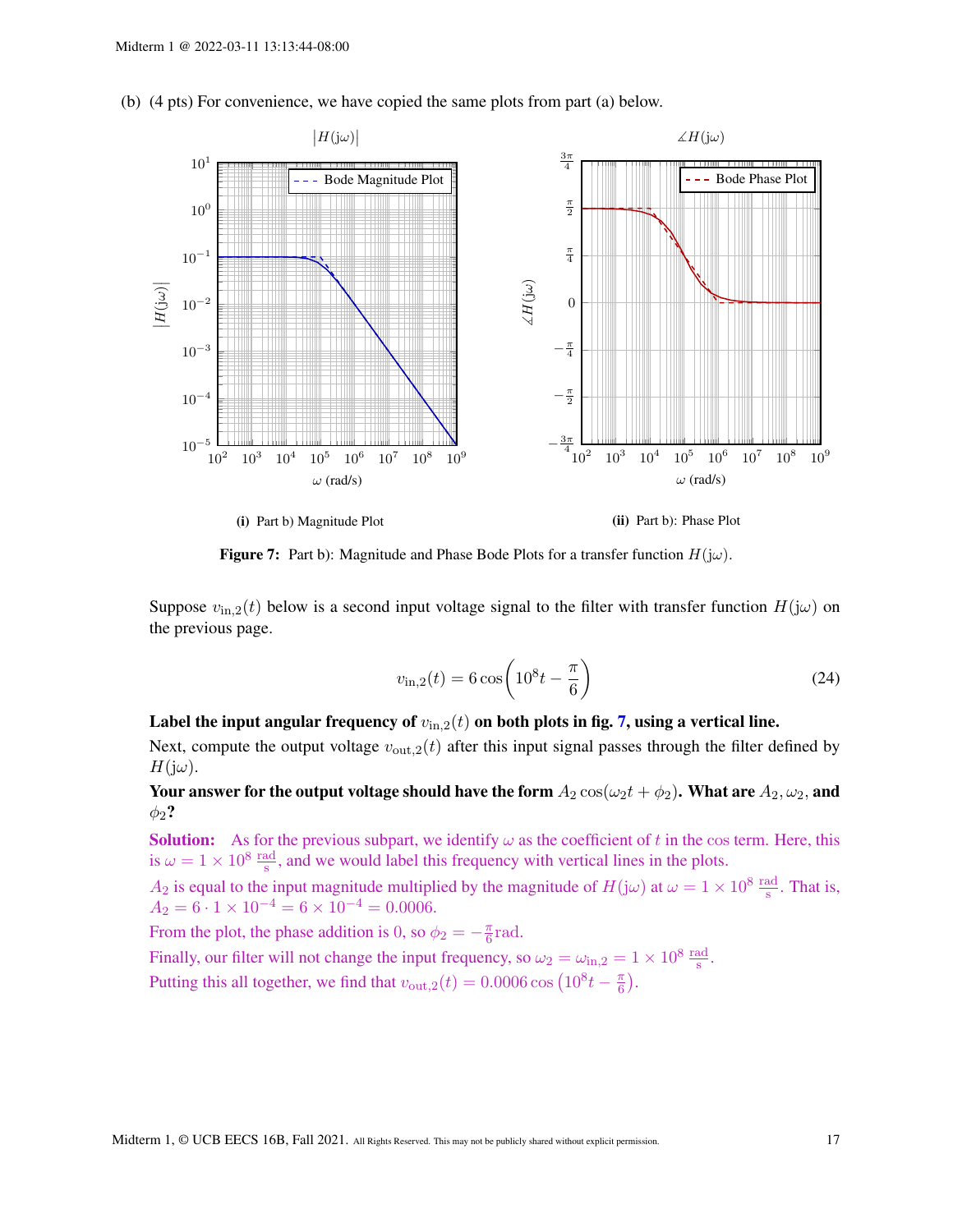(c) (2 pts) Based on your answers in parts (a) and (b), if  $v_{\text{in}}(t) = v_{\text{in},1}(t) + v_{\text{in},2}(t)$ , what is the corresponding  $v_{\text{out}}(t)$ ?

You can leave your answer in terms of the  $A_i, \omega_i, \phi_i$  from the previous two parts. You don't have to substitute in values.

Solution: The output is the sum of the two output signal components; symbolically, this i:

$$
v_{\text{out}}(t) = v_{\text{out},1}(t) + v_{\text{out},2}(t)
$$
\n(25)

$$
v_{\text{out}}(t) = A_1 \sin(\omega_1 t + \phi_1) + A_2 \cos(\omega_2 t + \phi_2)
$$
 (26)

Leaving it in symbolic form as above sufficiently answers the question. Substituting in the numbers, we have:

$$
v_{\text{out}}(t) = 0.3 \sin\left(10^3 t + \frac{5\pi}{6}\right) + 0.0006 \cos\left(10^8 t - \frac{\pi}{6}\right). \tag{27}
$$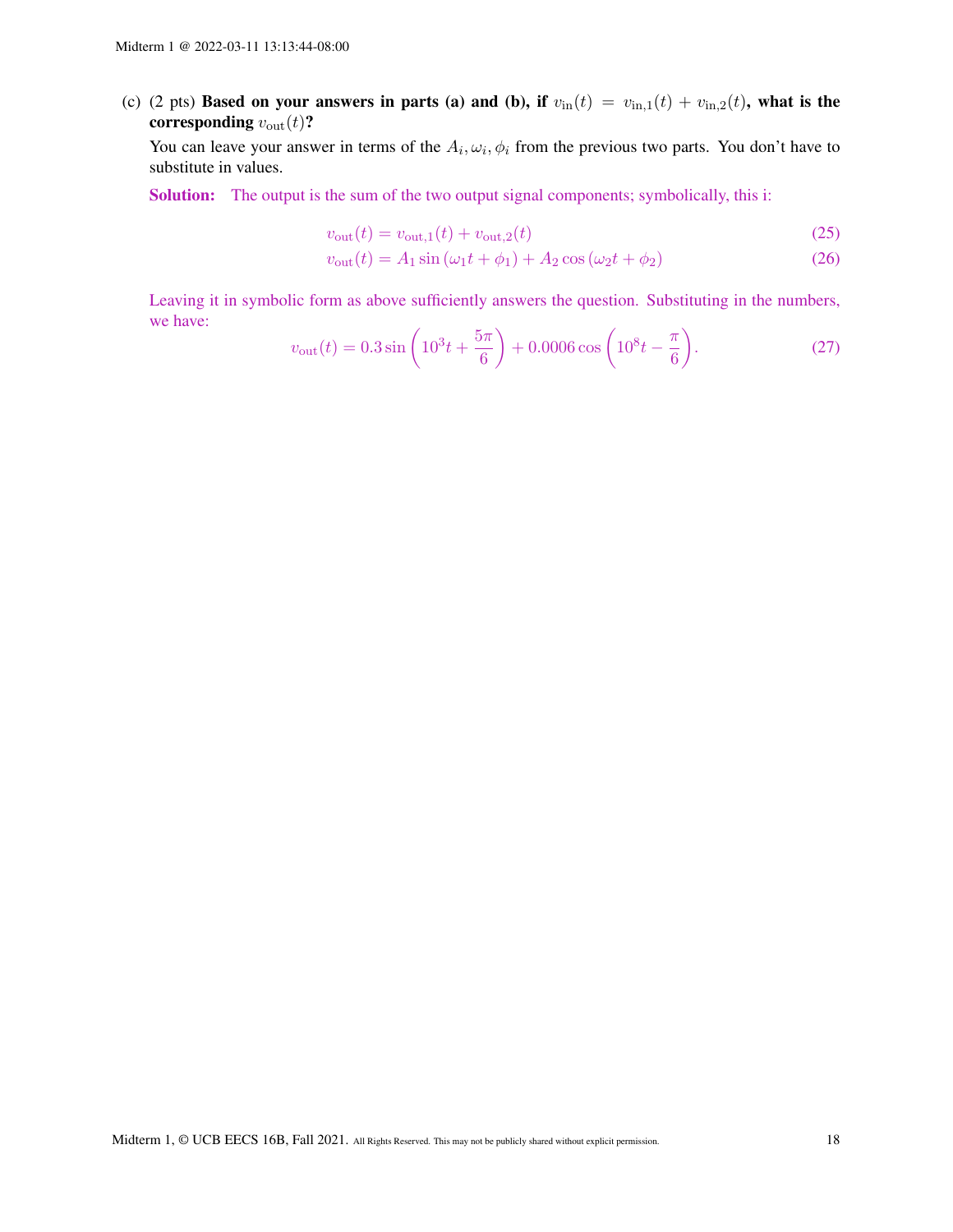#### 14. Being able to control with feedback (22 points)

Consider the discrete-time dynamic system:

$$
\vec{x}[i+1] = A\vec{x}[i] + \vec{b}u[i] + \vec{w}[i],
$$
\n(28)

where the purely real matrix  $A =$  $\begin{bmatrix} \alpha & \beta \\ \gamma & \delta \end{bmatrix}$  and  $\vec{b} = \begin{bmatrix} 0 \\ 1 \end{bmatrix}$ 1 1

(a) (3 pts) Show that if  $\beta = 0$ , then  $\vec{b}$  is an eigenvector of A. *(HINT: What does it mean to be an eigenvector?)* Solution:

We just write stuff out:

$$
A\vec{b} = \begin{bmatrix} \alpha & \beta \\ \gamma & \delta \end{bmatrix} \begin{bmatrix} 0 \\ 1 \end{bmatrix}
$$
 (29)

$$
= \begin{bmatrix} \beta \\ \delta \end{bmatrix} . \tag{30}
$$

If  $\beta = 0$ , then  $A\vec{b} = \delta \vec{b}$  so  $\vec{b}$  is an eigenvector.

(b) (5 pts) Let  $\eta_1$  and  $\eta_2$  be a pair of complex numbers that are complex conjugates. (i.e.  $\eta_1 = \overline{\eta_2}$ .) Show that the polynomial  $(\lambda-\eta_1)(\lambda-\eta_2)=\lambda^2+c_1\lambda+c_0$  has purely real coefficients  $c_1$  and  $c_0$ . Solution:

.

It is convenient to write  $\eta_1 = a + b$ j and  $\eta_2 = a - b$ j to capture their complex conjugate relationship. We just multiply out the monomial terms:

$$
(\lambda - \eta_1)(\lambda - \eta_2) = \lambda^2 - (\eta_1 + \eta_2)\lambda + \eta_1\eta_2
$$
\n(31)

and then match coefficients to see that  $c_1 = -(\eta_1 + \eta_2) = -(\overline{\eta_2} + \eta_2) = -2 \operatorname{Re}(\eta_2) = -2a$  and  $c_0 = \eta_1 \eta_2 = \overline{\eta_2} \eta_2 = (a + b j)(a - b j) = a^2 + b^2 = |\eta_2|^2$ . We know that the magnitude squared of a complex number is purely real as is the sum of a complex number with its own conjugate since the imaginary parts cancel. This shows that  $c_1$  and  $c_0$  are both purely real numbers.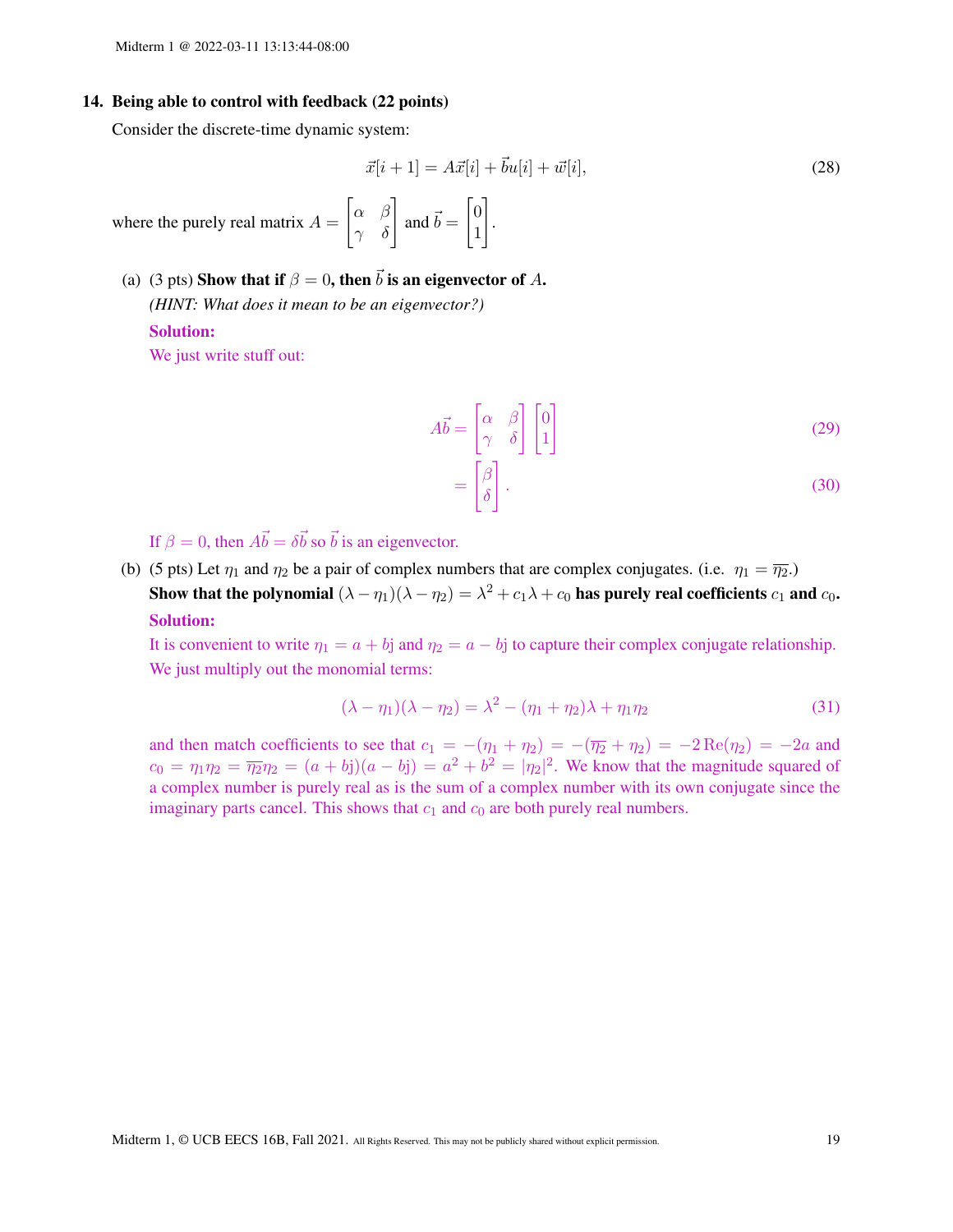(c) (14 pts) Suppose we knew that 
$$
\vec{b} = \begin{bmatrix} 0 \\ 1 \end{bmatrix}
$$
 is **not** an eigenvector of the real matrix  $A = \begin{bmatrix} \alpha & \beta \\ \gamma & \delta \end{bmatrix}$ 

Choose real feedback gains  $f_1,\,f_2$  so that  $u[i]=\begin{bmatrix} f_1 & f_2 \end{bmatrix} \vec{x}[i]$  places the eigenvalues of the closedloop matrix  $A_{cl}=(A+\vec{b}\begin{bmatrix}f_1&f_2\end{bmatrix})$  at the complex conjugate pair  $\eta_1$  and  $\eta_2$  from the previous part. Show your work.

It is fine if you leave your answer in terms of  $c_1$  and  $c_0$  from the previous part.

*(HINT: The final gains f<sub>1</sub> and f<sub>2</sub> are going to depend on the*  $\alpha, \beta, \gamma, \delta$  *that define* A *as well as*  $\eta_1$  *and*  $\eta_2$  *through*  $c_1$  *and*  $c_0$  *from part (b).* 

At some point in the derivation, your life might become easier if you solve for  $f_2$  first before trying to *solve for*  $f_1$ *.*)

*(Potentially heavier algebra warning for this part. Don't get bogged down for too long.)*

#### Solution:

Looking at the closed-loop dynamics, we get:

$$
A + \vec{b} \begin{bmatrix} f_1 & f_2 \end{bmatrix} = \begin{bmatrix} \alpha & \beta \\ \gamma & \delta \end{bmatrix} + \begin{bmatrix} 0 \\ 1 \end{bmatrix} \begin{bmatrix} f_1 & f_2 \end{bmatrix}
$$
(32)

$$
= \begin{bmatrix} \alpha & \beta \\ \gamma + f_1 & \delta + f_2 \end{bmatrix} . \tag{33}
$$

.

Evaluating the characteristic polynomial:

$$
\det\left(\lambda I - (A + \vec{b}\left[f_1 \quad f_2\right])\right) = \det\begin{bmatrix} \lambda - \alpha & -\beta \\ -\gamma - f_1 & \lambda - \delta - f_2 \end{bmatrix}
$$
(34)

$$
= (\lambda - \alpha)(\lambda - \delta - f_2) - (-\beta(-\gamma - f_1)) \tag{35}
$$

$$
= \lambda^2 - (\alpha + \delta + f_2)\lambda + (\alpha\delta + \alpha f_2 - \beta\gamma - \beta f_1). \tag{36}
$$

To get the eigenvalues to be at  $\eta_1$  and  $\eta_2$ , it is necessary and sufficient to have the characteristic polynomial be  $\lambda^2 + c_1 \lambda + c_0$  for the  $c_1$  and  $c_0$  computed in the previous part.

Matching terms for the coefficient  $c_1$  of  $\lambda$  in the characteristic polynomial we see that we must set  $f_2$ to satisfy:

$$
-2\operatorname{Re}(\eta_2) = -(\alpha + \delta + f_2) \tag{37}
$$

which we can solve immediately for

<span id="page-19-0"></span>
$$
f_2 = 2\operatorname{Re}(\eta_2) - \alpha - \delta. \tag{38}
$$

Matching terms for the constant term  $c_0$  in the characteristic polynomial we see that we must set  $f_1$  to satisfy:

$$
|\eta_2|^2 = \alpha \delta + \alpha f_2 - \beta \gamma - \beta f_1 \tag{39}
$$

$$
= \alpha \delta + \alpha (2 \operatorname{Re}(\eta_2) - \alpha - \delta) - \beta \gamma - \beta f_1 \tag{40}
$$

$$
= \alpha (2 \operatorname{Re}(\eta_2) - \alpha) - \beta \gamma - \beta f_1,
$$
\n(41)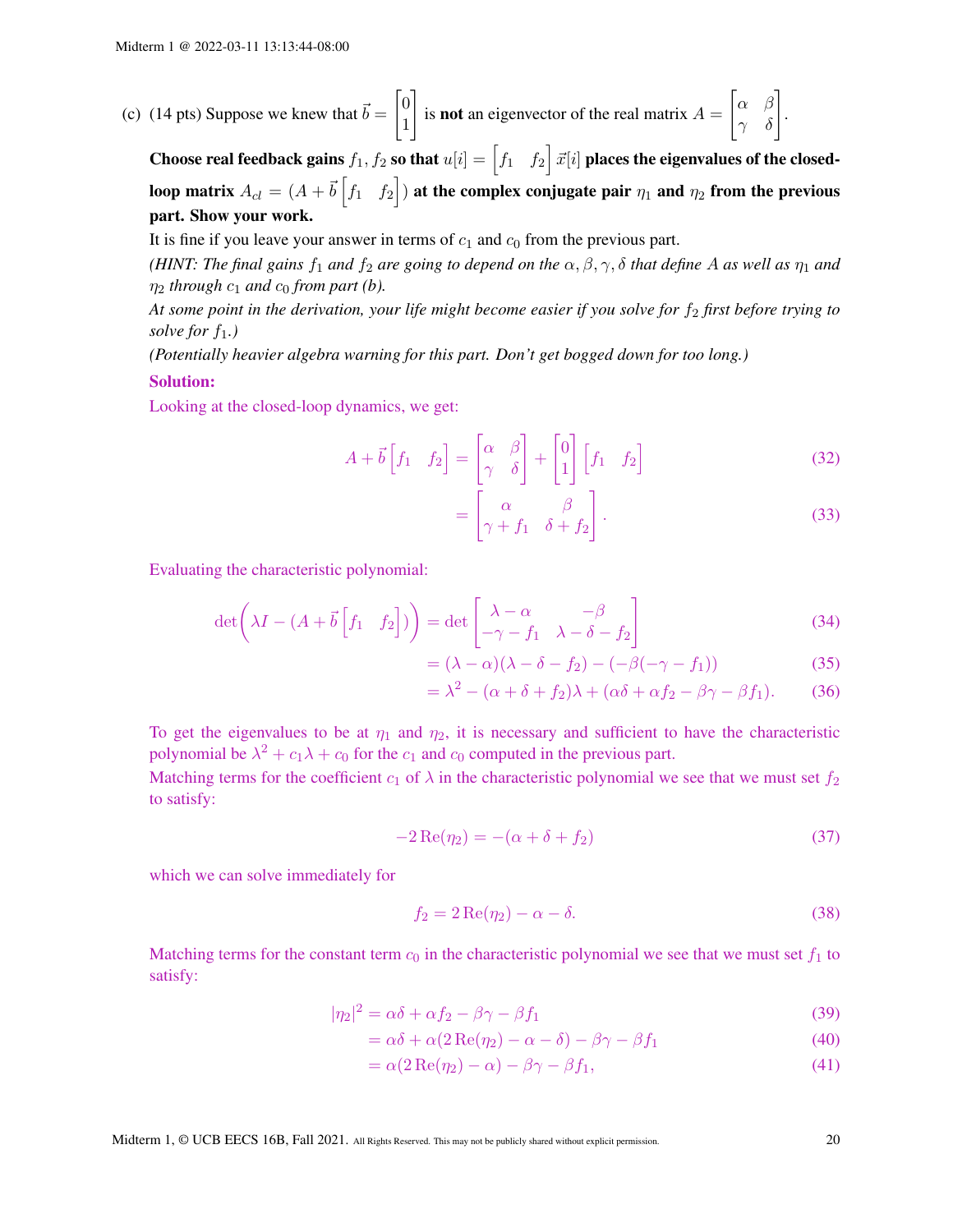where we used eq. [\(38\)](#page-19-0) to substitute in the known value for  $f_2$ . Given that we know that  $\beta \neq 0$ , we can immediately solve for

$$
f_1 = \frac{\alpha (2 \operatorname{Re}(\eta_2) - \alpha) - \beta \gamma - |\eta_2|^2}{\beta} \tag{42}
$$

Because  $\alpha, \beta, \gamma, \delta, \text{Re}(\eta_2), |\eta_2|$  are all real quantities,  $f_1$  and  $f_2$  are also real. Since the above choice of  $f_1$  and  $f_2$  sets the characteristic polynomial to have roots  $\eta_1$  and  $\eta_2$ , we have placed the eigenvalues of  $A + \vec{b}[f_1 \, f_2]$  at  $\eta_1$  and  $\eta_2$  by this choice of feedback control.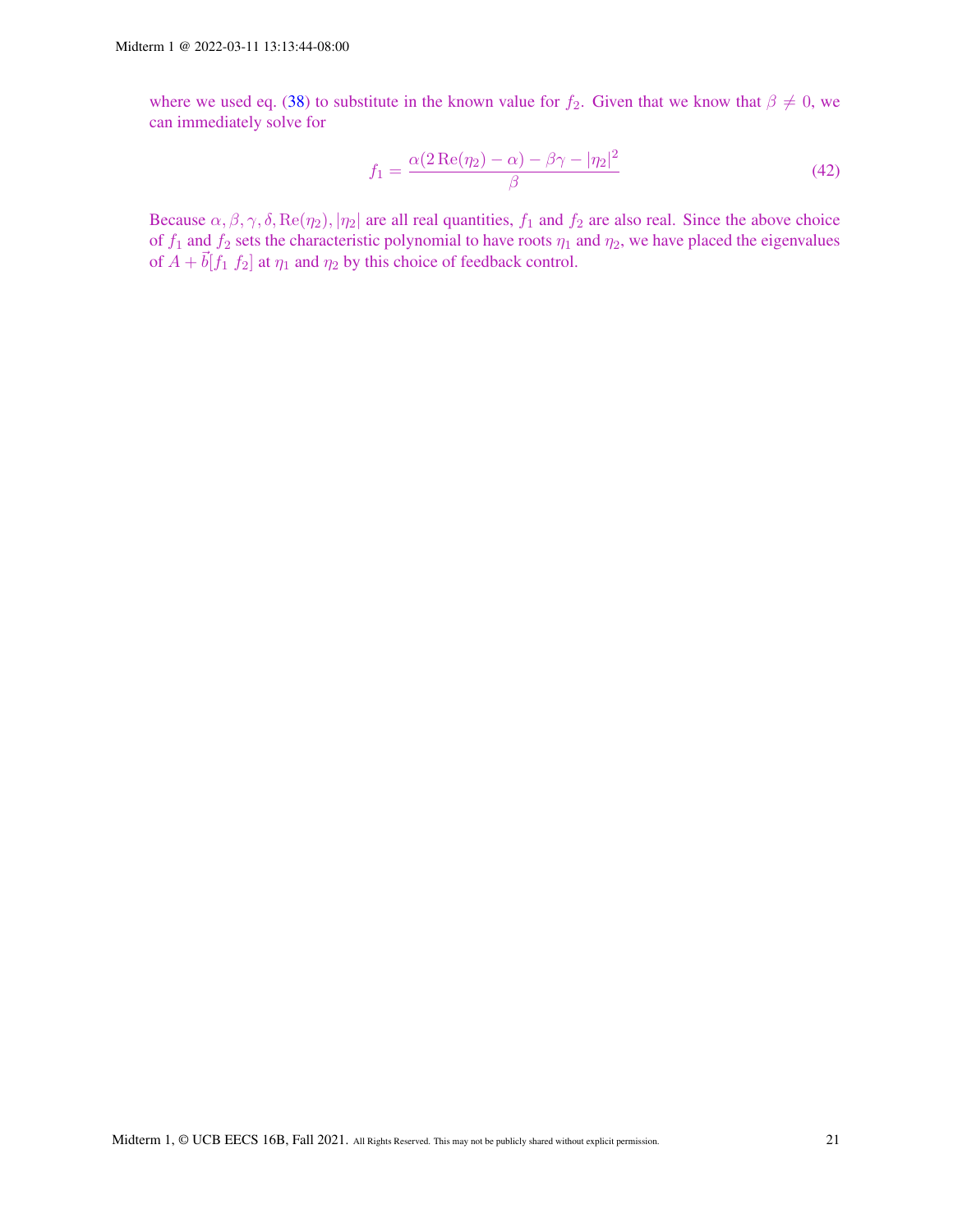#### 15. Op-Amp Model Analysis (16 points)

(a) (10 pts) You are given the op-amp circuit model in fig. [8i.](#page-21-0) This circuit has a phasor-domain repre-sentation as given in fig. [8ii.](#page-21-0) Find the transfer function from  $v_{\text{in}}$  to  $v_{\text{out}}$ . i.e. Find  $H(j\omega) = \frac{V_{\text{out}}}{\tilde{V}_{\text{in}}}$ corresponding to fig. [8ii.](#page-21-0) Show your work.

You don't have to fully simplify your answer but it has to be a valid transfer function.

<span id="page-21-0"></span>

(i) Op-amp Model with feedback (in "Time-Domain").

(ii) Op-amp Model with feedback to compute the Transfer Function (in "Phasor-Domain").

Figure 8: Op-amp Models in "Time-Domain" and "Phasor-Domain".

## Solution:

$$
\widetilde{V}_{-} = \widetilde{V}_{\text{out}}
$$
\n
$$
\widetilde{V}_{+} = \widetilde{V}_{\text{in}}
$$
\n
$$
\widetilde{V}_{\text{out}} = \frac{Z_C}{Z_C + Z_R} A(\widetilde{V}_{+} - \widetilde{V}_{-})
$$
\n
$$
\widetilde{V}_{\text{out}} = \frac{\frac{1}{j\omega C_{\text{out}}}}{\frac{1}{j\omega C_{\text{out}}} + R_{\text{out}}} A(\widetilde{V}_{+} - \widetilde{V}_{-})
$$
\n
$$
\frac{1 + j\omega R_{\text{out}} C_{\text{out}}}{A} \widetilde{V}_{\text{out}} = \widetilde{V}_{+} - \widetilde{V}_{-}
$$
\n
$$
\frac{1 + j\omega R_{\text{out}} C_{\text{out}}}{A} \widetilde{V}_{\text{out}} = \widetilde{V}_{\text{in}} - \widetilde{V}_{\text{out}}
$$
\n
$$
\left(\frac{1 + j\omega R_{\text{out}} C_{\text{out}}}{A} + 1\right) \widetilde{V}_{\text{out}} = \widetilde{V}_{\text{in}}
$$

So we can conclude that  $H(j\omega) = \frac{1}{1 + \frac{1}{A} + \frac{j\omega}{\omega_0 A}}$ , where  $\omega_0 = \frac{1}{R_{\text{out}}$  $\frac{1}{R_{\rm out} C_{\rm out}}.$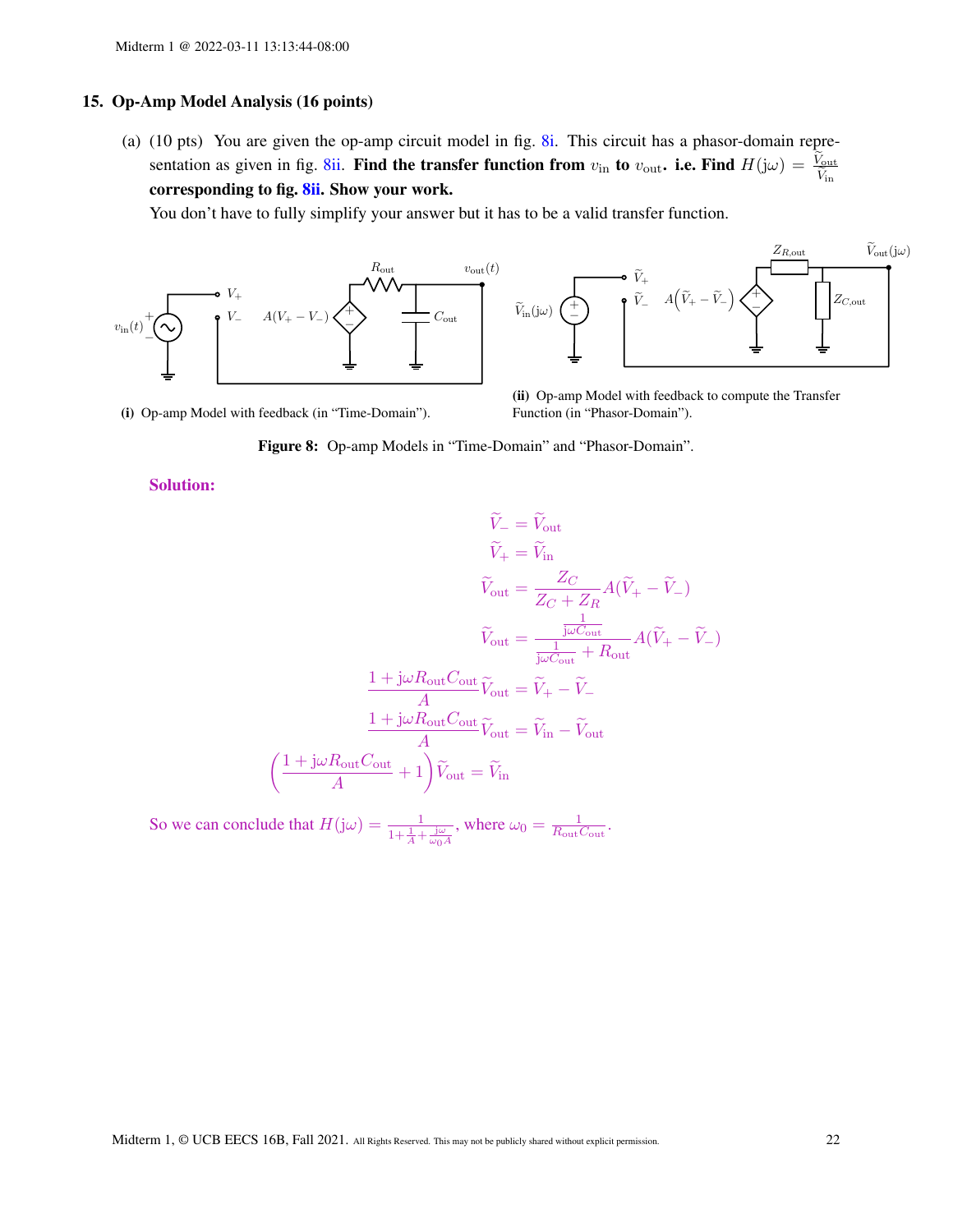<span id="page-22-2"></span>(b) (6 pts) Now suppose that your A is large so that you can approximate your transfer function  $H(j\omega)$  as  $H(j\omega)$  as in eq. [\(43\)](#page-22-0).

<span id="page-22-0"></span>
$$
\widehat{H}(\mathbf{j}\omega) = \frac{1}{1 + \frac{\mathbf{j}\omega}{\omega_0 A}}\tag{43}
$$

<span id="page-22-1"></span>For the transfer function  $\hat{H}(j\omega)$ , sketch a Bode Plot (straight-line approximations are fine) for the magnitude on fig. [9](#page-22-1) with  $w_0 = 10^2 \frac{\text{rad}}{\text{s}}$  and  $A = 10^5$ .



Figure 9: Magnitude Bode Plots: Template for part [\(b\).](#page-22-2)

**Solution:** To generate a Bode Plot, we have to identify a few key features of the transfer function. From the form, we know it's a first-order filter, either low-pass or high-pass. To identify which kind, we can either pattern-match to the known forms for each filter and inspect the type, or substitute in low and high frequencies to get a sense of the behavior of the transfer function at various frequencies. This is a low-pass filter, with magnitude of 1 in the pass-band.

Next, we identify the cutoff frequency. The general form of a first-order low-pass filter is as follows:

$$
H_{\rm LP}(j\omega) = \frac{1}{1 + \frac{j\omega}{\omega_c}}\tag{44}
$$

Therefore, the cutoff frequency here is  $\omega_c = \omega_0 A$ . For the specific values given  $(w_0 = 10^2 \frac{\text{rad}}{\text{s}})$  and  $A = 10^5$ ), we find that  $\omega_c = 1 \times 10^7 \frac{\text{rad}}{\text{s}}$ . Now, we can sketch the plot.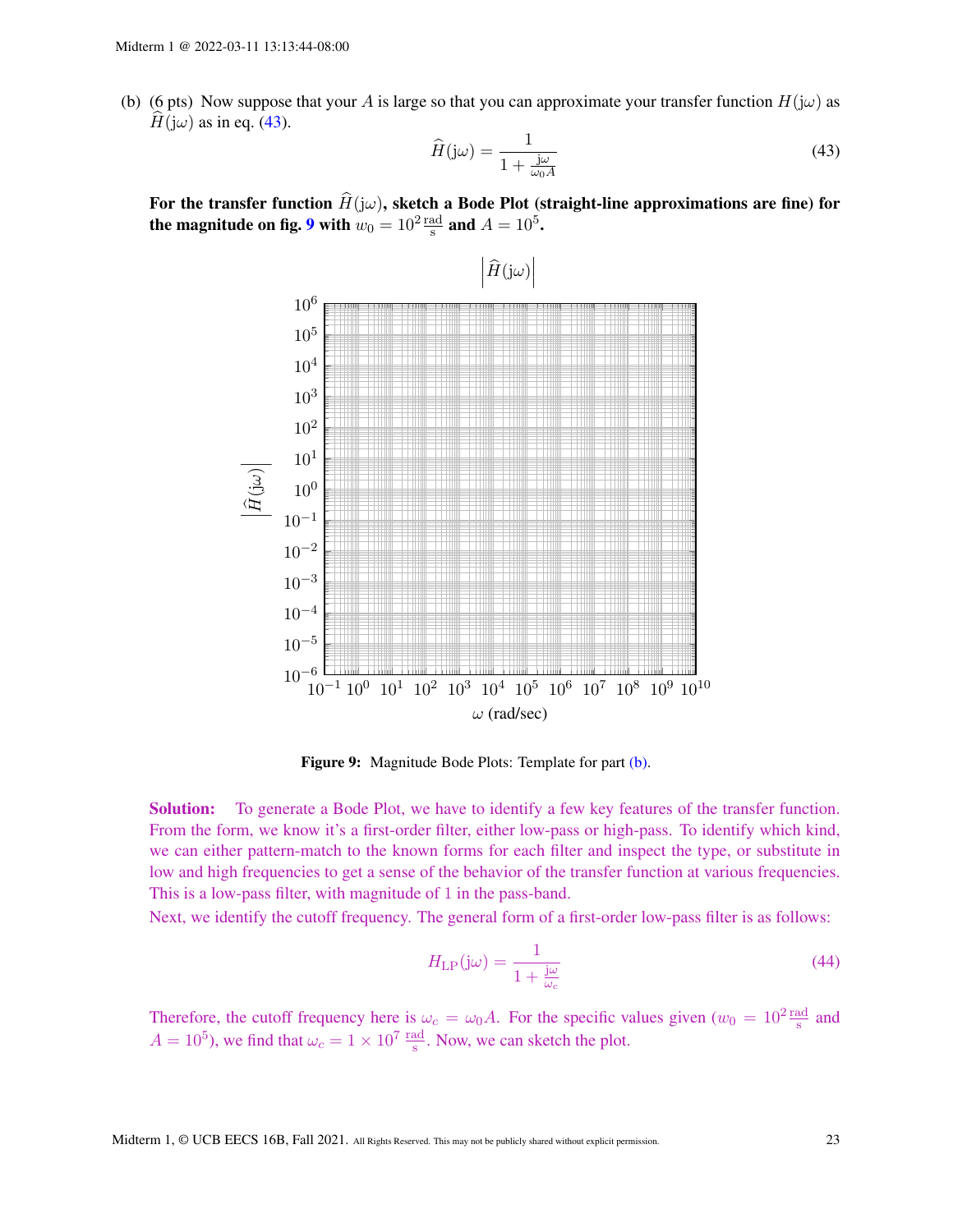

Figure 10: Magnitude Bode Plot Solution for part [\(b\).](#page-22-2)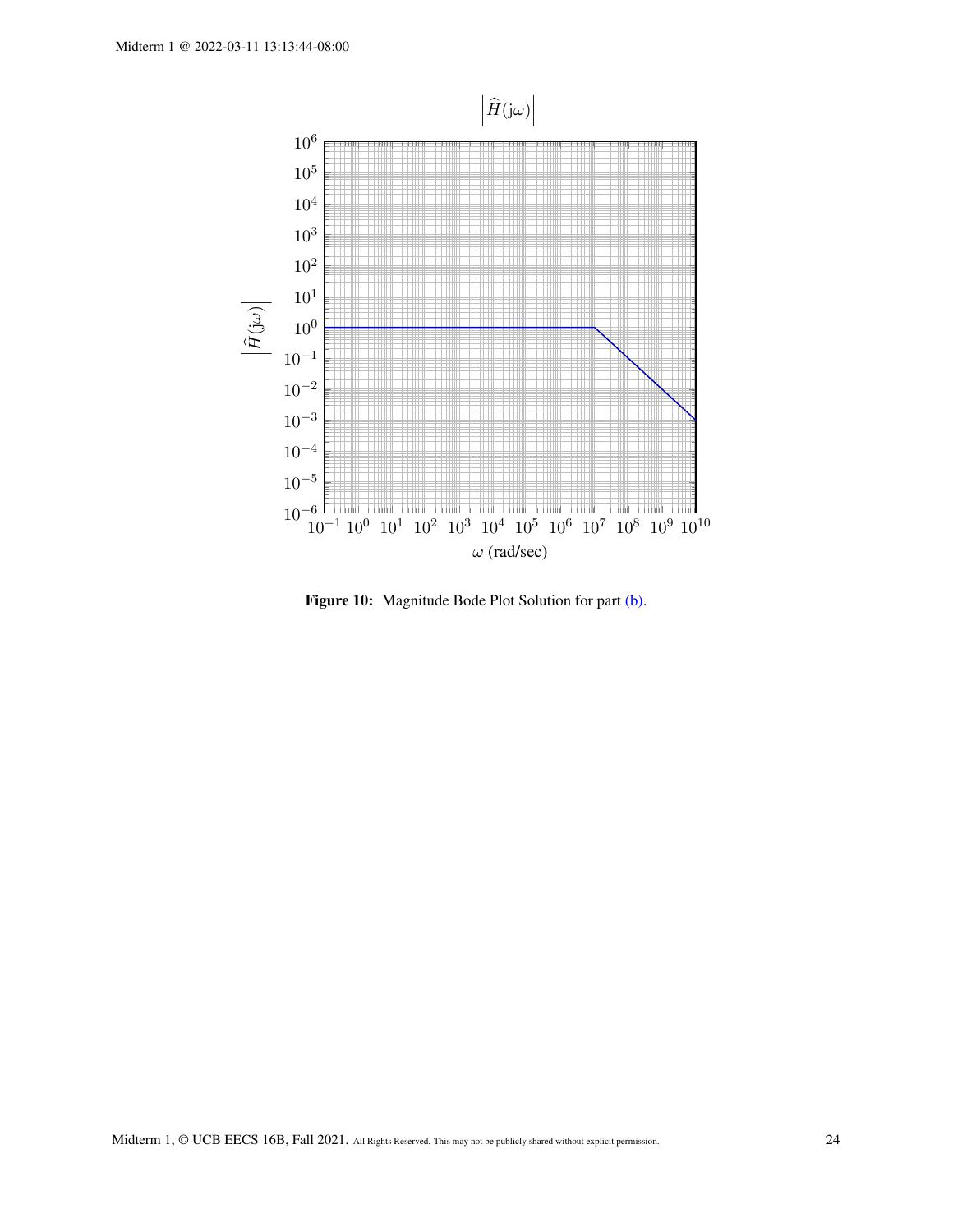## 16. Parallel RLC with Current Source (28 points)

Consider the following circuit:



(a) (10 pts) At  $t = 0$ , switch  $S_1$  became open and switch  $S_2$  became closed. We first need to construct our state space system for  $t \geq 0$ . Our natural state variables are the current through the inductor  $x_1(t) = I_L(t)$  and the voltage across the capacitor  $x_2(t) = V_C(t)$  since these are the quantities whose derivatives show up in the system of equations governing our circuit.

Find the system of differential equations in terms of our state variables that describes this circuit for  $t \geq 0$ . Leave the system symbolic in terms of  $I_s$ ,  $R, L$ , and  $C$ . Write the system of differential equations in vector/matrix form with the vector state variable:

$$
\vec{x}(t) = \begin{bmatrix} x_1(t) \\ x_2(t) \end{bmatrix} = \begin{bmatrix} I_L(t) \\ V_C(t) \end{bmatrix}
$$
\n(45)

This should be in the form  $\frac{d}{dt}\vec{x}(t) = A\vec{x}(t)$  with a  $2 \times 2$  matrix A. Show your work.

## Solution:

Let's first find the relationship between  $\frac{dI_L(t)}{dt}$  and  $V_C(t)$ :

$$
V_C(t) = V_L(t) = L \frac{dI_L(t)}{dt} \rightarrow \frac{dI_L(t)}{dt} = \frac{1}{L} V_C(t)
$$
\n(46)

Using KCL, we can also find the relationship between  $\frac{dV_C(t)}{dt}$  and  $I_L(t)$ :

$$
I_C(t) + I_L(t) + I_R(t) = 0
$$
,  $I_C(t) = C \frac{dV_C(t)}{dt}$ ,  $I_R = \frac{V_C(t)}{R}$  (47)

$$
C\frac{\mathrm{d}V_C(t)}{\mathrm{d}t} + I_L(t) + \frac{V_C(t)}{R} = 0 \to \frac{\mathrm{d}V_C(t)}{\mathrm{d}t} = -\frac{1}{C}I_L(t) - \frac{1}{RC}V_C(t) \tag{48}
$$

Note that  $I_C(t) + I_L(t) + I_R(t) = 0$  because the current source  $(I_s)$  is disconnected from the RLC network at  $t = 0$ .

In summary, we have the following differential equations:

$$
\frac{\mathrm{d}I_L(t)}{\mathrm{d}t} = \frac{1}{L}V_C(t) \tag{49}
$$

$$
\frac{dV_C(t)}{dt} = -\frac{1}{C}I_L(t) - \frac{1}{RC}V_C(t).
$$
\n(50)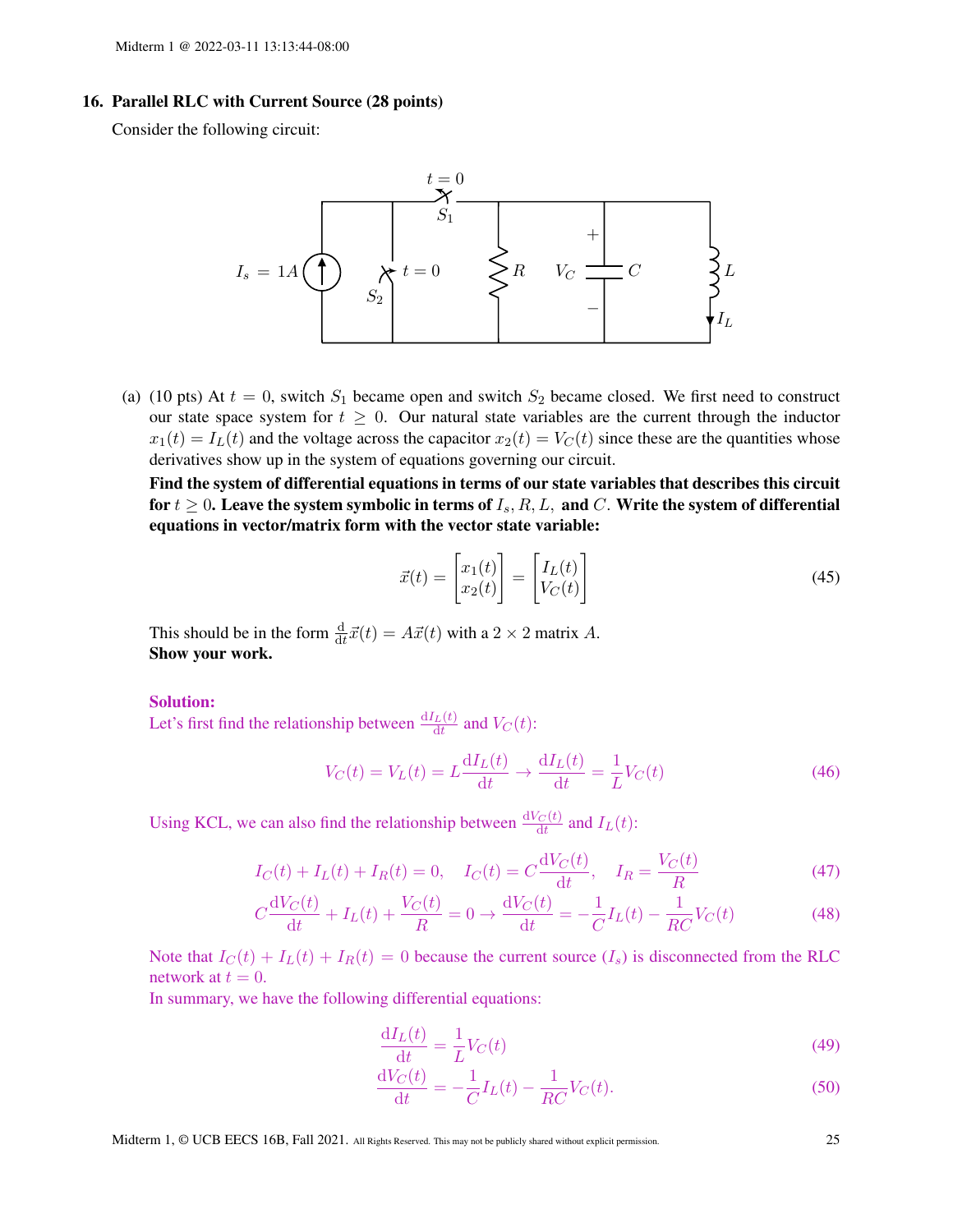Finally, we can represent the above differential equations in the matrix/vector multiplication form as follows:

$$
\frac{\mathrm{d}}{\mathrm{d}t} \begin{bmatrix} I_L(t) \\ V_C(t) \end{bmatrix} = \underbrace{\begin{bmatrix} 0 & \frac{1}{L_1} \\ -\frac{1}{C} & -\frac{1}{RC} \end{bmatrix}}_{A} \begin{bmatrix} I_L(t) \\ V_C(t) \end{bmatrix} . \tag{51}
$$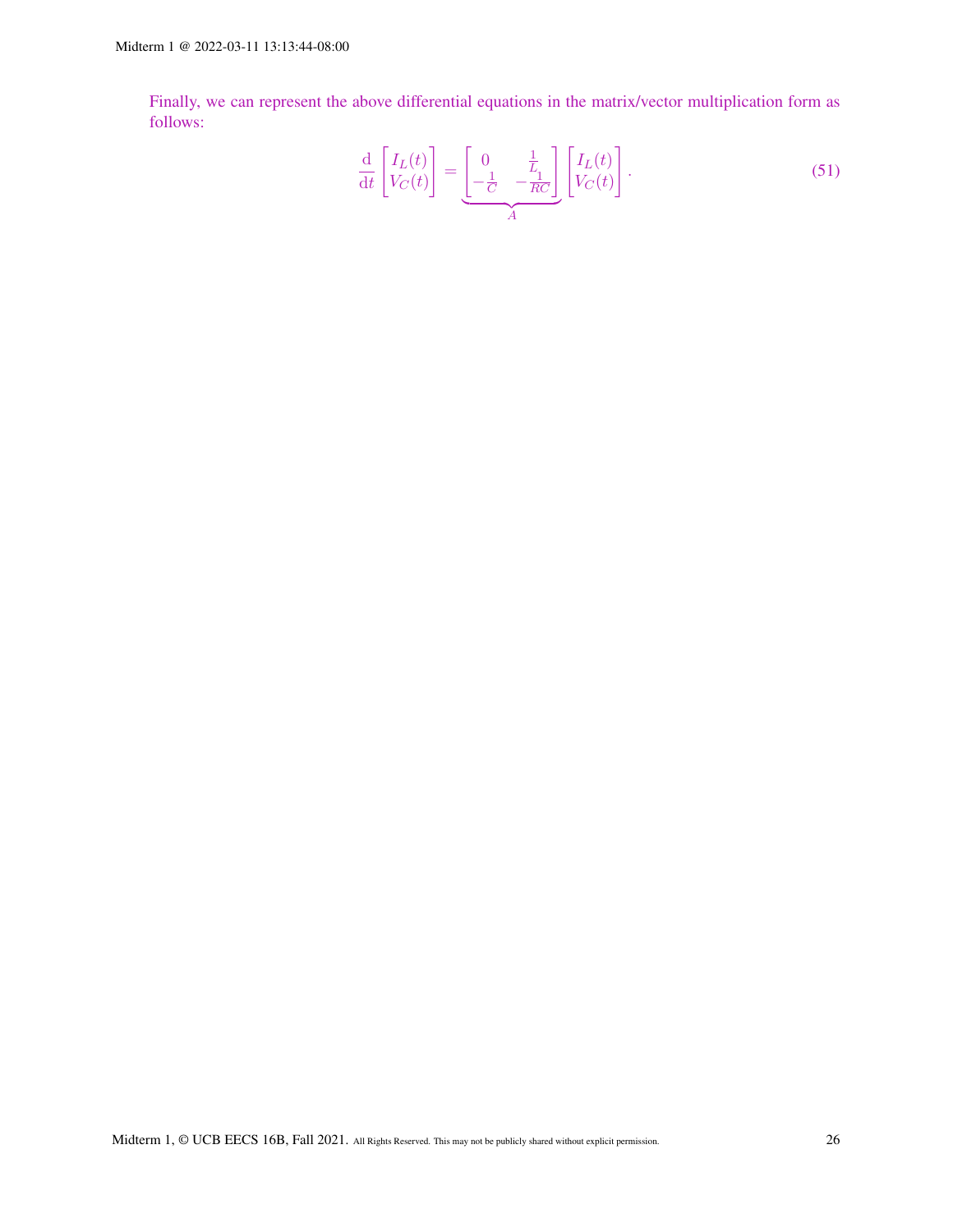

(b) (3 pts) For a long time in the past  $t < 0$ , assume that the switch  $S_1$  had remained closed and  $S_2$  had remained open. What is  $I_L(0)$  and  $V_C(0)$ ? Give a brief justification as well.

#### Solution:

If something has been happening for a long time, we expect to see that things are no longer changing. For the current in the inductor to no longer be changing, the voltage across it must be zero. Since the current is connected in parallel with the capacitor, it must be that  $V_C(0) = 0V$ . With a zero voltage across it, the resistor must have zero current flowing through it. For the voltage across the capacitor to not be changing, there must be zero current flowing through it as well. To satisfy, KCL, this means all the current from the current source must be flowing through the inductor, setting  $I_L(0) = 1A$ .

The above is a fuller solution than we expected. A shorter one could simply be: if a system has been left as it is for a long time, it should be in steady state. In steady-state, an inductor is a short and a capacitor is an open circuit. This means that all the current goes through the short, making  $I_L(0) = 1A$ and since it is a short, the voltage across it and hence the capacitor is 0V .

Writing the above in math, we'd get: The given RLC network reaches steady state  $\left(\frac{dV_C(t)}{dt}\right) = 0$  and  $\frac{dI_L(t)}{dt} = 0$  after we wait for long enough. This can be interpreted as  $I_C = 0$  and  $V_L = 0$  since  $I_C = C \frac{dV_C(t)}{dt}$  and  $V_L = L \frac{dI_L(t)}{dt}$ . Therefore the capacitor and the inductor behave as an open and a short circuit, respectively. Thus, all of the input current flows through the inductor  $(I_L = I_s = 1A)$ . A significantly longer answer would be to realize that the nonhomogeneous differential equation that

corresponds to the configuration for  $t < 0$  is given by:

$$
\frac{\mathrm{d}}{\mathrm{d}t} \left[ I_L(t) \right] = \underbrace{\begin{bmatrix} 0 & \frac{1}{L_1} \\ -\frac{1}{C} & -\frac{1}{RC} \end{bmatrix}}_{A} \left[ \begin{bmatrix} I_L(t) \\ V_C(t) \end{bmatrix} + \begin{bmatrix} 0 \\ \frac{1}{C} \end{bmatrix} I_s. \tag{52}
$$

This is stable because  $A$ 's eigenvalues all have real part less than 0 as long as  $R > 0$  (as confirmed in part (c)) and hence all transients will have long since decayed away. The only (because A is invertible) steady-state solution (with the derivatives being zero since nothing is changing in steady-state) this has for  $I_s = 1A$  is  $I_L = 1A$  and  $V_C = 0V$ .

(c) (3 pts) For the rest of this problem, assume  $R = 1 \text{ M}\Omega$ ,  $L = 25 \mu\text{H}$ ,  $C = 10 \text{ nF}$ . With these values, we get the following eigenvalues and eigenvectors for A in the differential equation  $\frac{d}{dt}\vec{x}(t) = A\vec{x}(t)$ .

$$
\lambda_1 = -Z_0 + j\omega_0 \qquad \lambda_2 = -Z_0 - j\omega_0,
$$
  
where  $Z_0 = \sqrt{\frac{L}{C}} = 50$  and  $\omega_0 = \frac{1}{\sqrt{LC}} = 2 \times 10^6$  (53)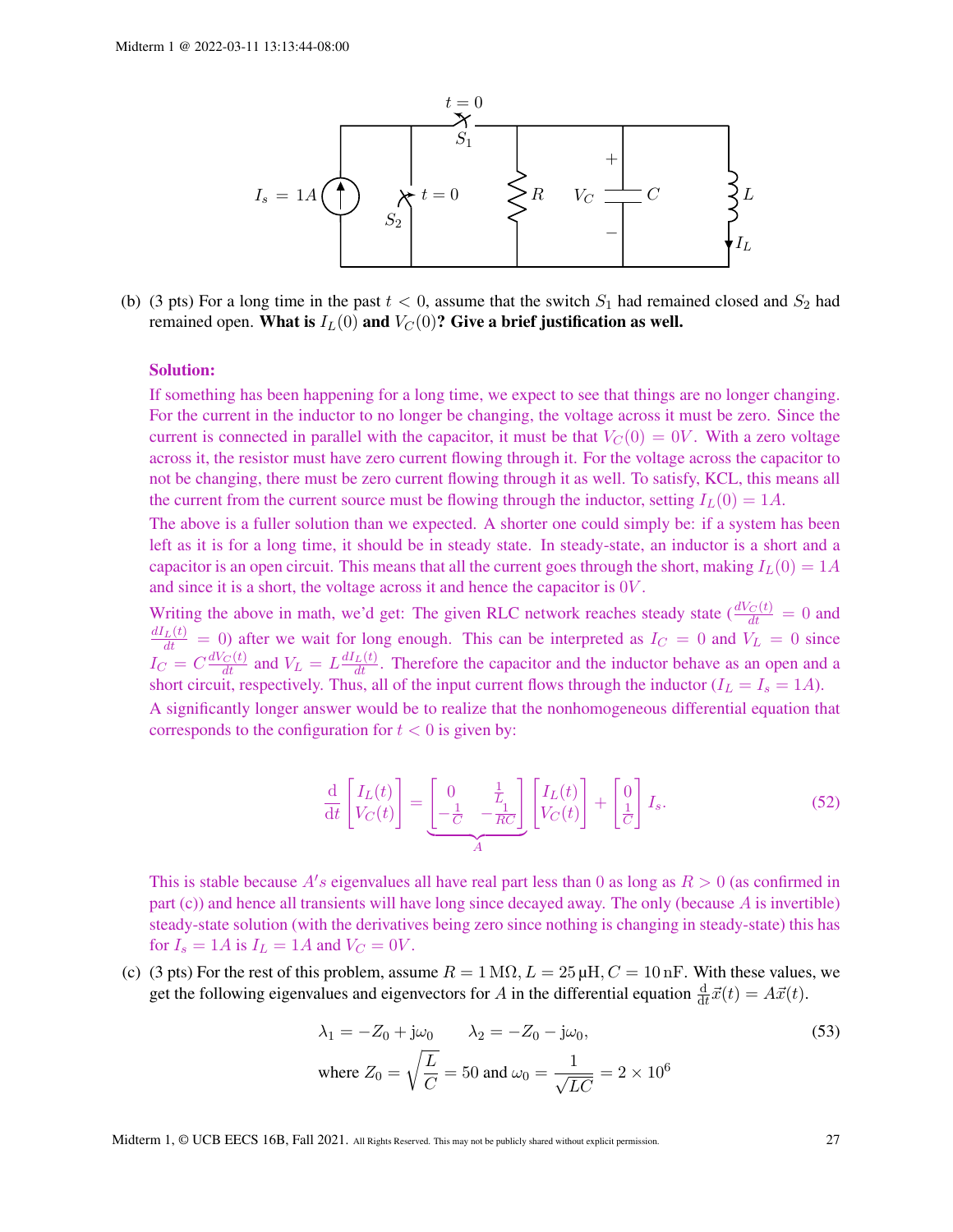$$
V = \begin{bmatrix} \vec{v}_{\lambda_1} & \vec{v}_{\lambda_2} \end{bmatrix} = \begin{bmatrix} 1 & 1 \\ a & \overline{a} \end{bmatrix}
$$
 (54)

$$
V^{-1} = \begin{bmatrix} b & -j0.01 \\ \overline{b} & j0.01 \end{bmatrix}
$$
 (55)

Consider a nice coordinate system for which we can write  $\vec{x}(t) = V\vec{\tilde{x}}(t)$ .

What is the  $\widetilde{A}$  so that  $\frac{d}{dt}\vec{\widetilde{x}}(t) = \widetilde{A}\vec{\widetilde{x}}(t)$ ? You can leave the answer symbolic in terms of  $\lambda_1, \lambda_2$ . Note that you **do not** need to find/evaluate  $a, b$ . You can still answer all the questions below without knowing these values.

## Solution:

A calculation is not required as the effect of multiplying A appropriately by V and  $V^{-1}$  yields a matrix with the eigenvalues on its diagonal, in the order corresponding to the eigenvectors in the V matrix.

$$
\widetilde{A} = V^{-1}AV = \begin{bmatrix} \lambda_1 & 0 \\ 0 & \lambda_2 \end{bmatrix} = \begin{bmatrix} -Z_0 + j\omega_0 & 0 \\ 0 & -Z_0 - j\omega_0 \end{bmatrix}
$$
\n(56)

However, a quick way to verify is the following calculation:

$$
\widetilde{A} = V^{-1}AV \tag{57}
$$

$$
= V^{-1} \begin{bmatrix} | & | & | \\ A \vec{v}_{\lambda_1} & \cdots & A \vec{v}_{\lambda_n} \\ | & | & | \end{bmatrix}
$$
 (58)

$$
= V^{-1} \begin{bmatrix} | & & | \\ \lambda_1 \vec{v}_{\lambda_1} & \cdots & \lambda_n \vec{v}_{\lambda_n} \\ | & & | \end{bmatrix}
$$
 (59)

$$
= \begin{bmatrix} | & & | \\ \lambda_1 V^{-1} \vec{v}_{\lambda_1} & \cdots & \lambda_n V^{-1} \vec{v}_{\lambda_n} \\ | & & | \end{bmatrix}
$$
 (60)

$$
= \begin{bmatrix} | & & | \\ \lambda_1 \vec{e}_1 & \cdots & \lambda_n \vec{e}_n \end{bmatrix}
$$
 (61)

$$
= \begin{bmatrix} \lambda_1 & & \\ & \ddots & \\ & & \lambda_n \end{bmatrix} \tag{62}
$$

Note that  $\vec{e}_i$  is the *i*-th column of the identity matrix  $I$  - this comes from setting the columns of  $V^{-1}V = I$  equal to each other after distributing  $V^{-1}$  on the columns of V.

 $\sim$  1

Followings are for the verification of eigenvalues and eigenvectors:

 $\mathcal{L}^{\mathcal{L}}$ 

$$
\det(A - \lambda I) = \begin{vmatrix} -\lambda & \frac{1}{L} \\ \frac{-1}{C} & \frac{-1}{RC} - \lambda \end{vmatrix} = \lambda^2 + \frac{1}{RC}\lambda + \frac{1}{LC} = 0
$$
 (63)

Midterm 1, © UCB EECS 16B, Fall 2021. All Rights Reserved. This may not be publicly shared without explicit permission. 28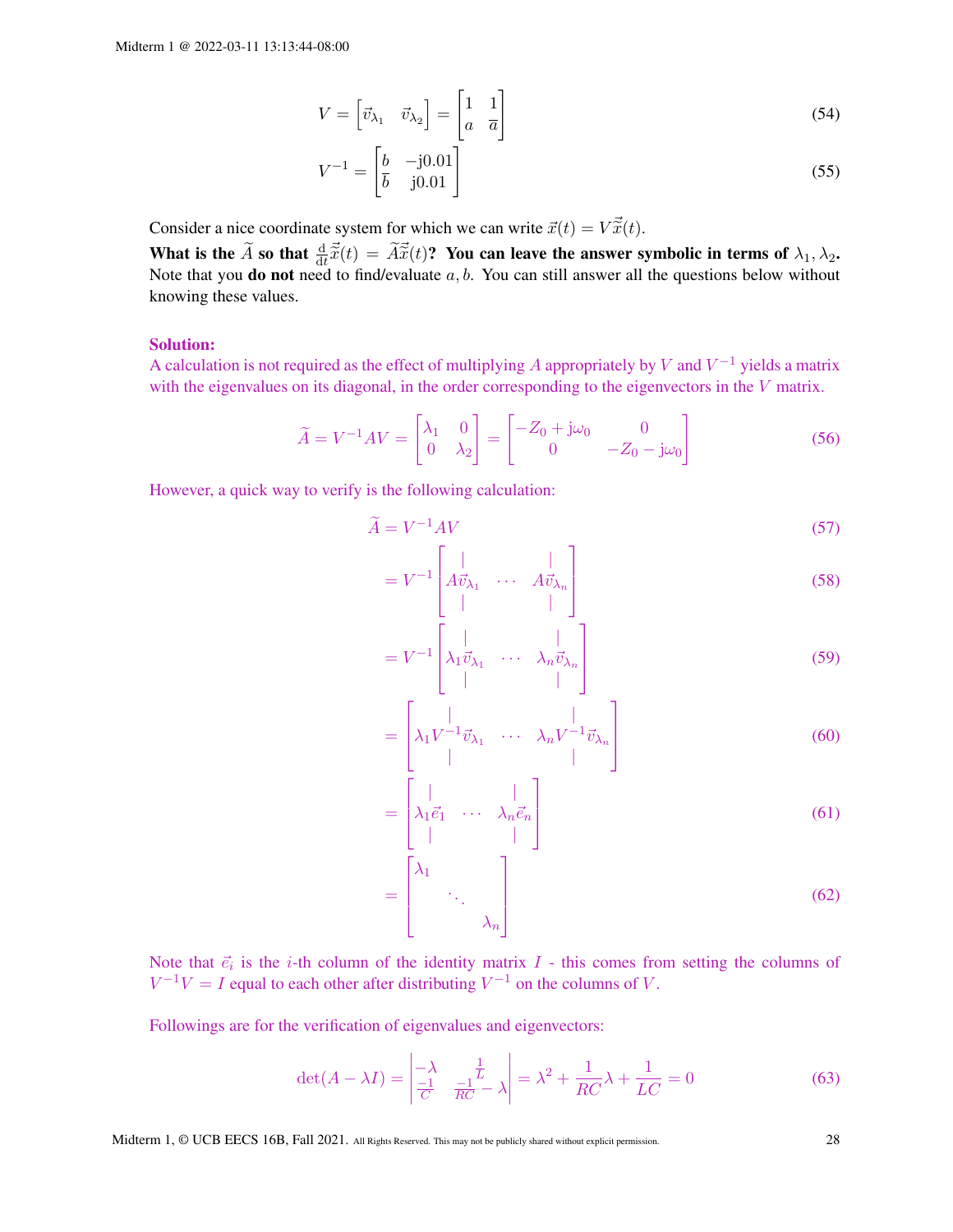$$
\lambda = -\frac{1}{2RC} \pm \frac{1}{2} \sqrt{\left(\frac{1}{RC}\right)^2 - \frac{4}{LC}} = -50 \pm \mathrm{j} \left(2 \times 10^6\right) \tag{64}
$$

Assuming the eigenvectors have the following form:  $\vec{v} =$  $\lceil 1 \rceil$  $\hat{y}$ 1 , then we have:

$$
A\vec{v} = \lambda \vec{v} = \begin{bmatrix} 0 & \frac{1}{L_1} \\ -\frac{1}{C} & -\frac{1}{RC} \end{bmatrix} \begin{bmatrix} 1 \\ y \end{bmatrix} = \begin{bmatrix} \lambda_i \\ y \times \lambda_i \end{bmatrix}
$$
(65)

From the above, we can easily find that  $y = L\lambda_i$ . Based on this, we can calculate the eigenvectors:

$$
v_1 = \begin{bmatrix} 1 \\ L\lambda_1 \end{bmatrix} = \begin{bmatrix} 1 \\ -0.00125 + j50 \end{bmatrix}, \qquad v_2 = \begin{bmatrix} 1 \\ L\lambda_2 \end{bmatrix} = \begin{bmatrix} 1 \\ -0.00125 - j50 \end{bmatrix}
$$
(66)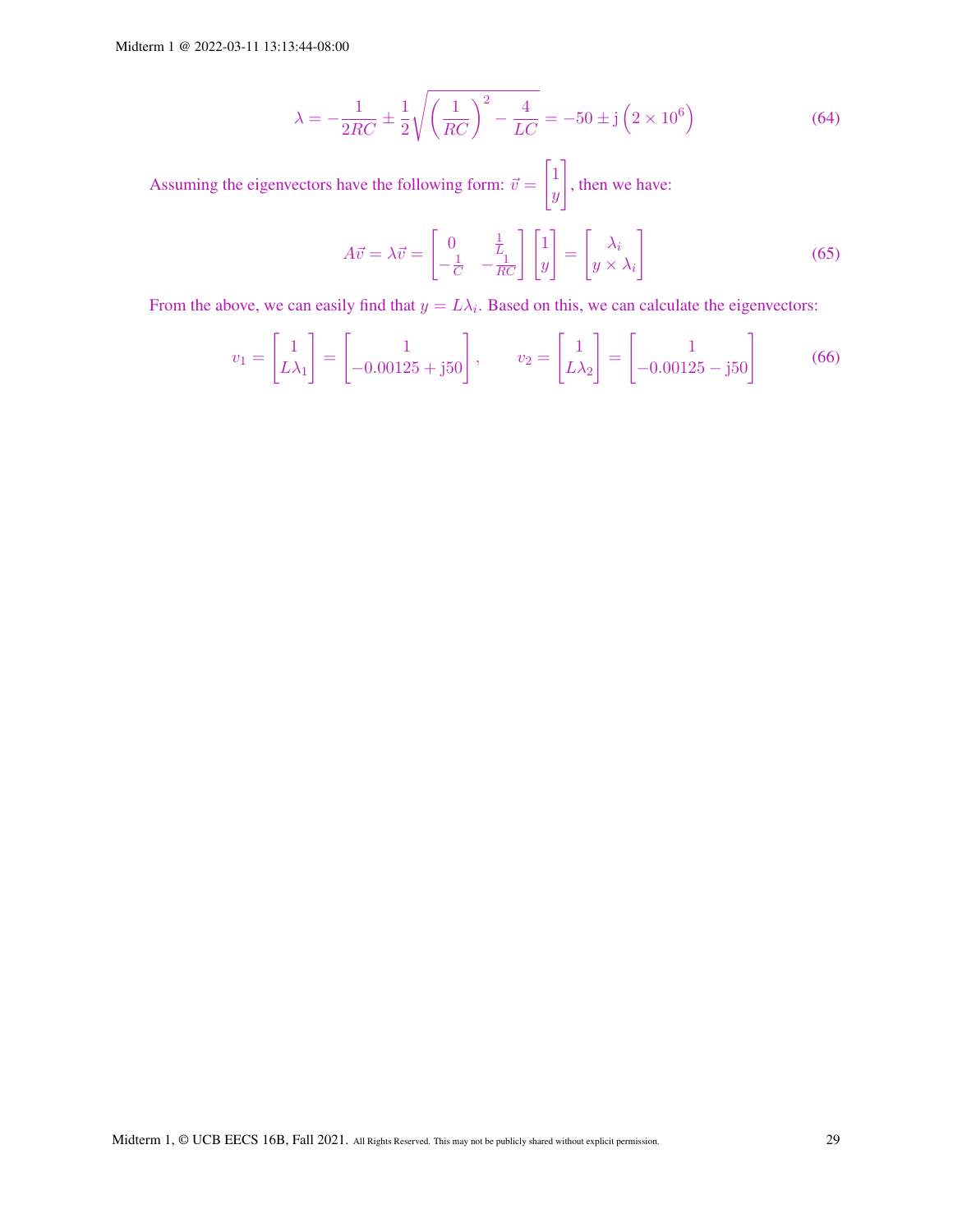(d) (12 pts) Now, suppose that our initial conditions for  $I_L(0)$  and  $V_C(0)$  have changed to the following:

$$
\begin{bmatrix} I_L(0) \\ V_C(0) \end{bmatrix} = \begin{bmatrix} 0 \\ 1 \end{bmatrix} \tag{67}
$$

Using the information from (c), find  $I_L(t)$  for  $t \geq 0$  and write the answer in a form involving real exponentials and sinusoids. Does  $I_L(t)$  converge as  $t \to \infty$ ? If so, what does it converge to? Show your work.

Solution:

$$
\vec{\tilde{x}}(0) = V^{-1}\vec{x}(0) = \begin{bmatrix} b & -j0.01 \\ \bar{b} & j0.01 \end{bmatrix} \begin{bmatrix} 0 \\ 1 \end{bmatrix} = \begin{bmatrix} -j0.01 \\ j0.01 \end{bmatrix}
$$
 (68)

$$
\frac{\mathrm{d}}{\mathrm{d}t} \begin{bmatrix} \widetilde{x}_1(t) \\ \widetilde{x}_2(t) \end{bmatrix} = \begin{bmatrix} \lambda_1 & 0 \\ 0 & \lambda_2 \end{bmatrix} \begin{bmatrix} \widetilde{x}_1(t) \\ \widetilde{x}_2(t) \end{bmatrix}
$$
\n(69)

$$
\widetilde{x}_1(t) = K_1 e^{\lambda_1 t} \quad \text{and} \quad \widetilde{x}_1(0) = -j0.01 \tag{70}
$$

$$
\widetilde{x}_2(t) = K_2 e^{\lambda_2 t} \quad \text{and} \quad \widetilde{x}_1(0) = j0.01 \tag{71}
$$

Solving above yields follows:

$$
\widetilde{x}_1(t) = (-j0.01) e^{\lambda_1 t}
$$
\n
$$
\widetilde{x}_2(t) = (j0.01) e^{\lambda_2 t}
$$
\n(72)\n(73)

$$
\widetilde{x}_2(t) = (j0.01) e^{\lambda_2 t} \tag{73}
$$

Finally, we can calculate  $x(t)$  by computing  $V\vec{\tilde{x}}(t)$ :

$$
\begin{bmatrix} I_L(t) \\ V_C(t) \end{bmatrix} = \vec{x}(t) = V\vec{\tilde{x}}(t) = \begin{bmatrix} 1 & 1 \\ a & \overline{a} \end{bmatrix} \begin{bmatrix} (-j0.01) e^{\lambda_1 t} \\ (j0.01) e^{\lambda_2 t} \end{bmatrix} = \begin{bmatrix} 1 & 1 \\ a & \overline{a} \end{bmatrix} \begin{bmatrix} (-j0.01) e^{(-Z_0 + j\omega_0)t} \\ (j0.01) e^{(-Z_0 - j\omega_0)t} \end{bmatrix}
$$
(74)

$$
I_L(t) = -j0.01e^{-Z_0t} \left( e^{j\omega_0 t} - e^{-j\omega_0 t} \right) = 2j \times -j0.01e^{-Z_0t} \frac{\left( e^{j\omega_0 t} - e^{-j\omega_0 t} \right)}{2j}
$$
(75)

$$
\therefore I_L(t) = 0.02e^{-Z_0t}\sin(\omega_0 t) \tag{76}
$$

Regarding convergence, we have for the current  $\lim_{t\to\infty} I_L(t) = 0$  since the  $e^{-Z_0 t}$  term goes to 0 as  $t\to\infty$ .

Verification:

$$
\begin{bmatrix} I_L(t) \\ V_C(t) \end{bmatrix} = V \vec{\tilde{x}}(t) = \begin{bmatrix} 1 & 1 \\ -0.00125 + j50 & -0.00125 - j50 \end{bmatrix} \begin{bmatrix} (-j0.01) e^{(-Z_0 + j\omega_0)t} \\ (j0.01) e^{(-Z_0 - j\omega_0)t} \end{bmatrix}
$$
(77)

$$
I_L(t) = 0.02e^{-20t} \sin(\omega_0 t)
$$
\n(78)

$$
V_C(t) = e^{-Z_0 t} \cos(\omega_0 t) - (25 \times 10^{-6}) e^{-Z_0 t} \sin(\omega_0 t)
$$
\n(79)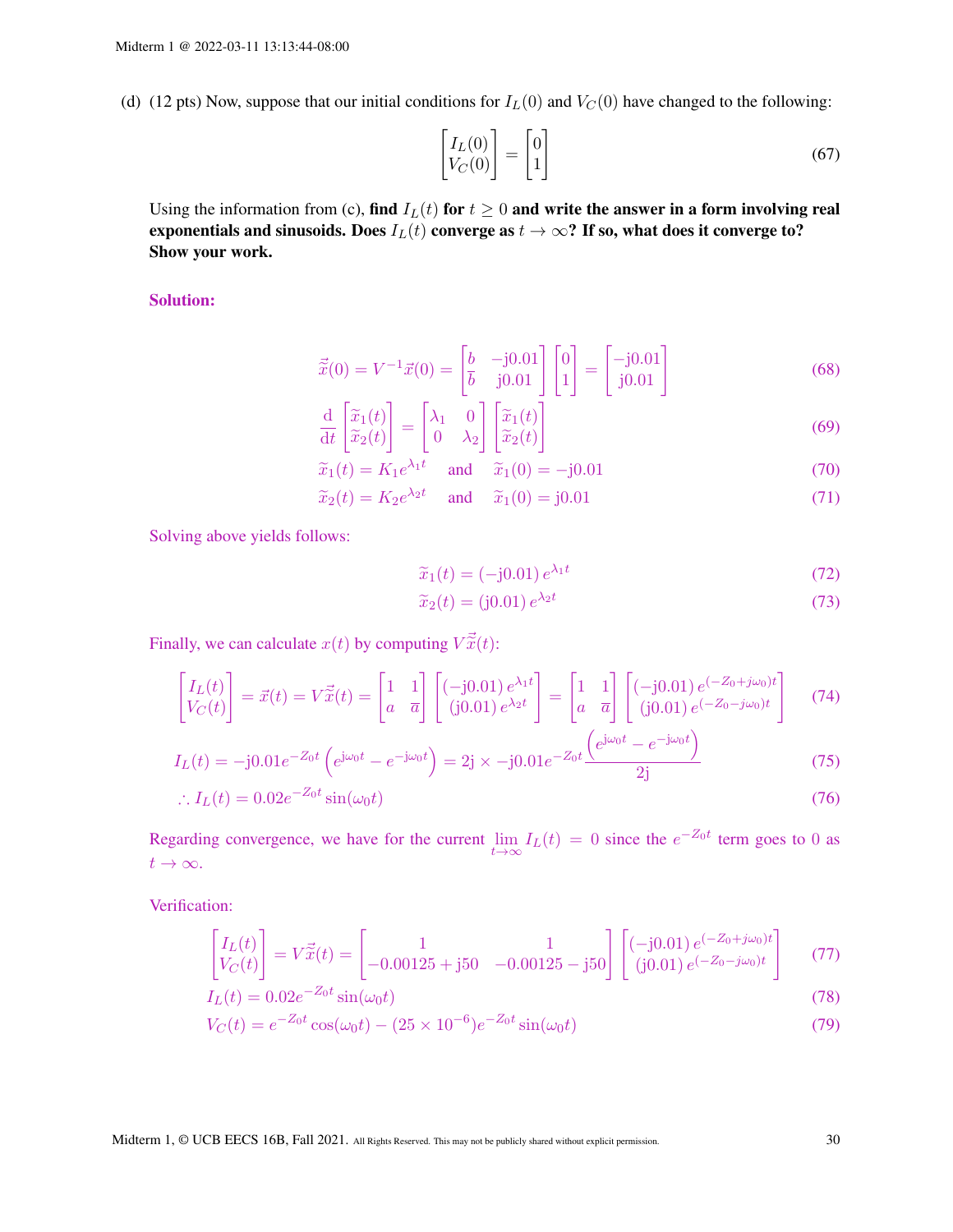Let us check if above satisfies  $V_C(t) = V_L(t) = L \frac{dI_L(t)}{dt}$ .

$$
L\frac{dI_L(t)}{dt} = (25 \times 10^{-6})(0.02)e^{-Z_0t} \left(\omega_0 \cos(\omega_0 t) - Z_0 \sin(\omega_0 t)\right)
$$
(80)

$$
= e^{-Z_0 t} \cos(\omega_0 t) - (25 \times 10^{-6}) e^{-Z_0 t} \sin(\omega_0 t)
$$
\n(81)

Therefore, the pair  $(I_L(t)$  and  $V_C(t)$  satisfies the differential equation.